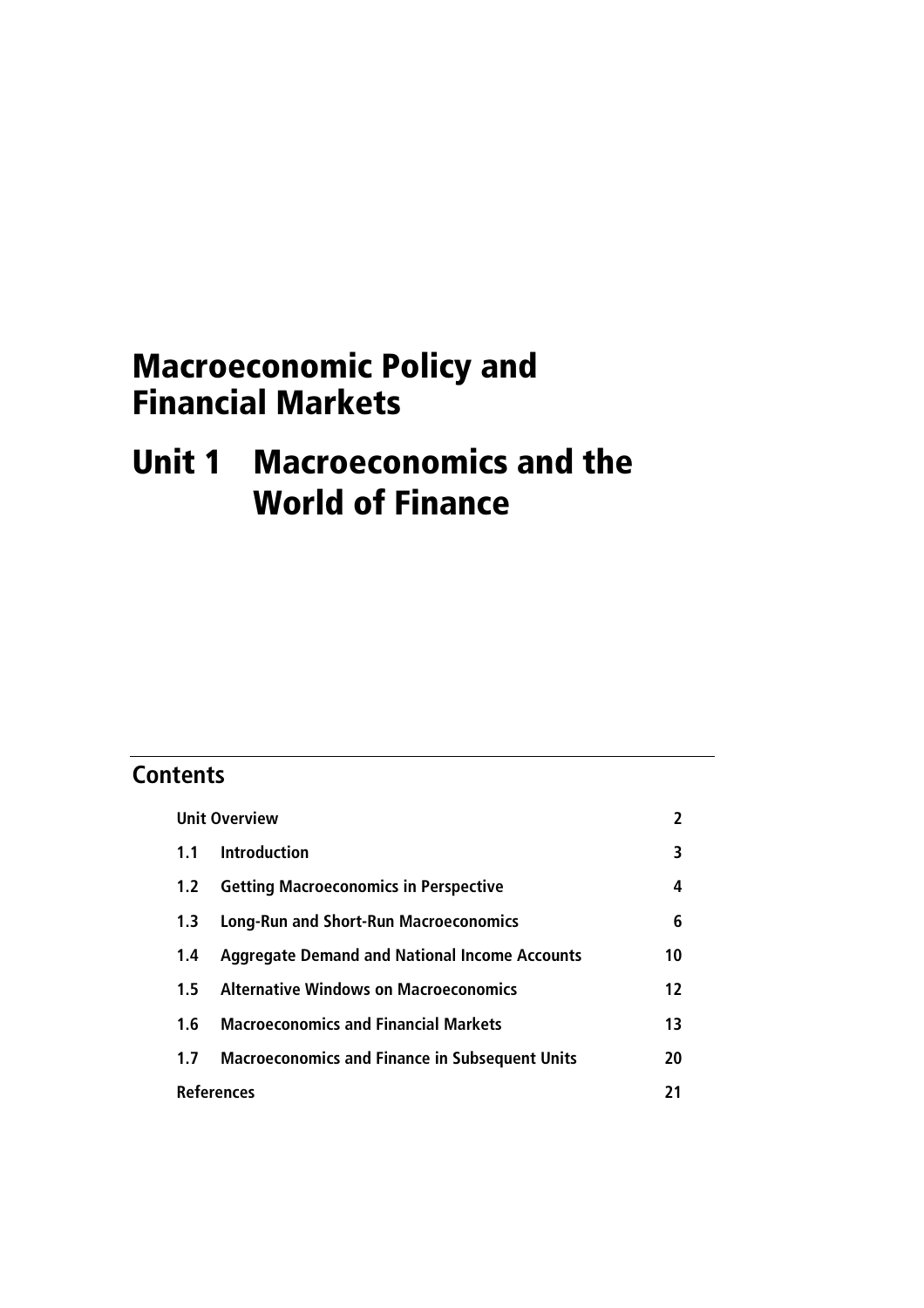## **Unit Overview**

Unit 1 will introduce you to the main topics you will study in the whole module. It will discuss the distinction between macroeconomic analysis that focuses on long-run growth of the economy and the macroeconomics of short-run fluctuations, and outline the distinction between aggregate demand factors and aggregate supply factors affecting macroeconomic outcomes. In studying the unit, you will consider key questions concerning the link between macroeconomics and financial markets, and learn to distinguish the financial markets approach to macroeconomics from other windows upon the macroeconomy.

### **Learning outcomes**

When you have completed your study of this unit, you will be able to:

- discuss the role of national income accounts
- interpret central banks' analyses of short-term macroeconomic changes
- explain the difference between 'price effects' and 'quantity effects' in the relation between finance and aggregate expenditure.

## **Reading for Unit 1**

David Miles, Andrew Scott and Francis Breedon (2012) Chapters 1 'What is macroeconomics?' and 2 'The language of macroeconomics: The national income accounts'. *Macroeconomics: Understanding the Global Economy*. 3rd Edition. New York: Wiley.

Chairman Alan Greenspan (2002) 'Federal Reserve Board's semiannual monetary policy report to the Congress' before the Committee on Banking, Housing, and Urban Affairs, US Senate, July 16.

Board of Governors of the Federal Reserve System (2002) *Monetary Policy Report to the Congress*, July 16 2002, pp. 1–38.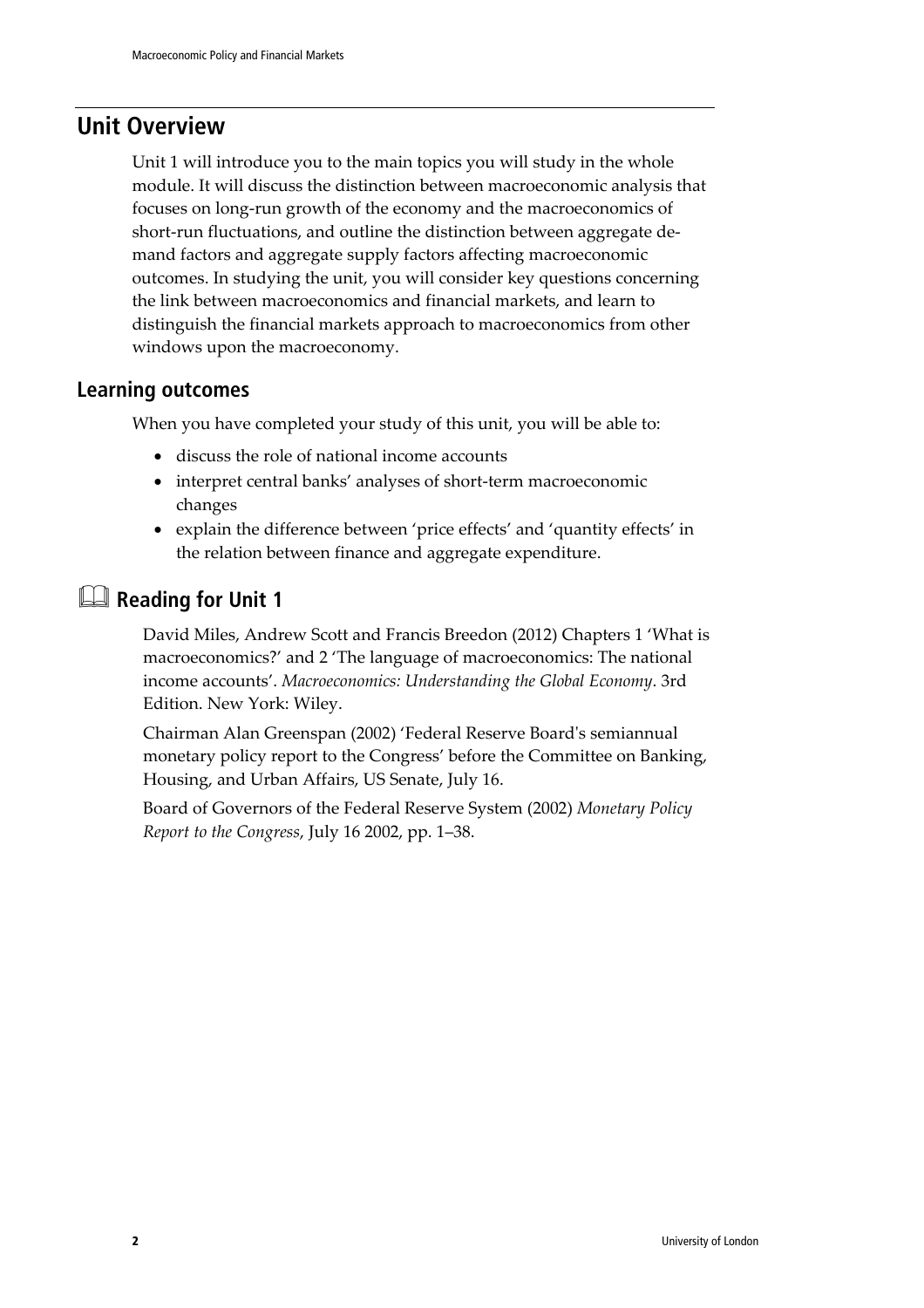### **1.1 Introduction**

All people concerned with finance quickly find that they have to keep a watch on three types of events and try to understand them. One is the movements of financial markets – especially equity markets, bond markets, money markets and foreign exchange markets. Another is news about individual companies and borrowers. The third is macroeconomic news about the economy as a whole, especially the growth of total output and income (GDP), inflation and, in most economies, the balance of payments.

This module is designed to enable you to understand the key elements of macroeconomics and their connection with financial markets – the third type of event and its relation to the first.

The module is designed to increase the depth of your understanding whether or not you have studied economics or macroeconomics previously. Although it does not require previous study of macroeconomics, if you have studied macroeconomics at undergraduate level this module adds to your knowledge because, unlike other courses, we focus on the relation financial markets have to macroeconomics.

Macroeconomics became fully established as an important field of economics after the Second World War ended in 1945. Fifty to sixty years ago many economists, especially in Britain and the US, regarded it as more important than microeconomics. They believed that the focus it had then on explaining medium-term fluctuations in gross domestic product and employment provided analytical foundations for policies that would eliminate severe business cycles and the mass unemployment that accompanied them.

The broad consensus on the potential of macroeconomic policy was not universal, but many agreed that judicious macroeconomic policies could overcome the scourges of recession, general unemployment, foreign trade interruptions and inflation. The most active debate was over which type of macroeconomic policy was more useful and how different types should be combined.

The main macroeconomic policies in contention were:

- *monetary policy*, focusing on either interest rates or a monetary aggregate (the stock of money, or the amount of credit)
- *fiscal policy*, focusing on the budget balance between tax revenues and government expenditure.

For open economies, policy on the *exchange rate* also entered the debate in countries where exchange rates were not allowed to float freely in response to market forces. And, for a period in the 1960s and 1970s some argued that *incomes policies* involving direct control of wage rate increases should be an important macroeconomic policy.

Macroeconomics in the last decades of the 20th century was marked by apparently strong divisions between writers identifying themselves as belonging to one of two camps: *Keynesian* or *Monetarist*. The distinctions are blurred, but in terms of policy Keynesians broadly favoured use of fiscal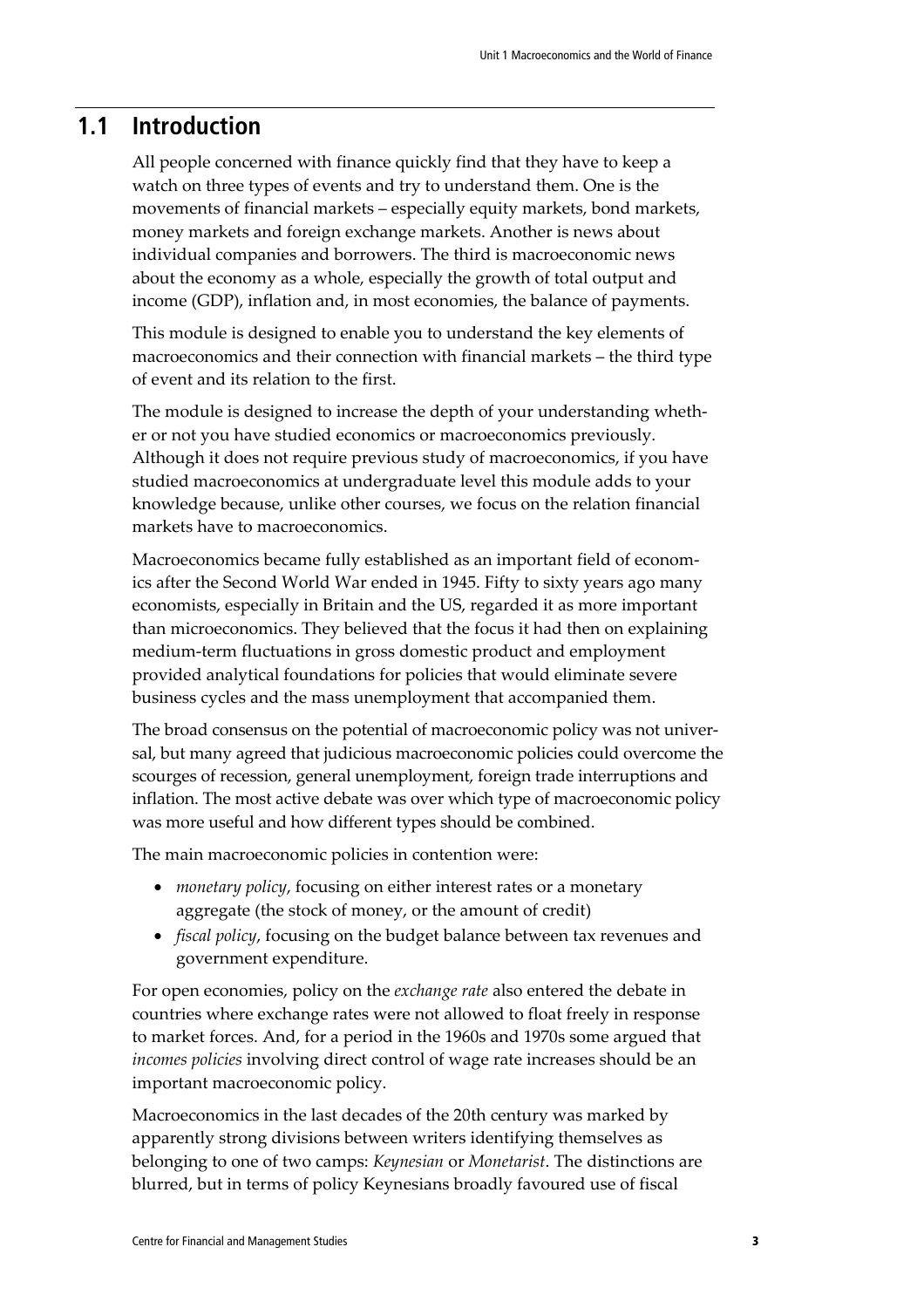policy and, at times, exchange rate policy and incomes policy, to maintain high employment, while Monetarists broadly favoured the use of monetary policy and focused on the control of inflation.

We still have controversies over the appropriateness of different policy mixes, especially as the US and European economies have, since the 2008 financial crisis faced recession and high unemployment. And the fragility of the banking system has added a third policy element to complicate fiscal and monetary policy – financial stability policy.

In the new environment, fiscal policy has focused on debates over the size of a 'fiscal stimulus' and how rapidly it should be withdrawn through an 'austerity budget'. Monetary policy has focused on the merits and problems of using 'quantitative easing' designed to increase liquidity in the economy. And the balance between fiscal and monetary policy has been debated in terms of the relative merits of fiscal stimulus and quantitative easing.

But the disagreements are more nuanced and multifaceted than the old confrontation between a simplified Keynesian and a simplified Monetarist school. Therefore, this module does not make reference to that historic division, or, indeed, to its predecessors (the debates from the 1930s between Keynesians and writers styled as 'Classical' or as 'Austrian School').

## **1.2 Getting Macroeconomics in Perspective**

Financial markets and investors receive a large quantity of macroeconomic information every week. But to understand macroeconomics we need to step back from those data. To see what lies behind the numbers we need to create some distance, and in order to do that we need a framework for organising our thoughts.

The macroeconomic news that regularly confronts finance people is both high frequency and dense. News appears daily about the economy's macroeconomic indicators, and continuous updates are viewed at all hours on phones and tablets.

Official measures of a country's output and expenditure appear every three months in developed countries. Official figures for employment, inflation and the balance of payments appear monthly in many countries. Indicators giving clues about the direction of those measures appear frequently, as do reports measuring businesses' and economists' expectations about their future direction. And, equally as prominently as such high-frequency data about the 'home' economy, the computer screens and newspapers give immediate information about the macroeconomic indicators of other large economies that has to be absorbed – for example, the most recent GDP growth of the USA, Euro-zone, and Japan; China's rate of growth of imports and exports; or shipping prices (a change in which might give advance notice of an increase or decrease in countries' foreign trade volumes).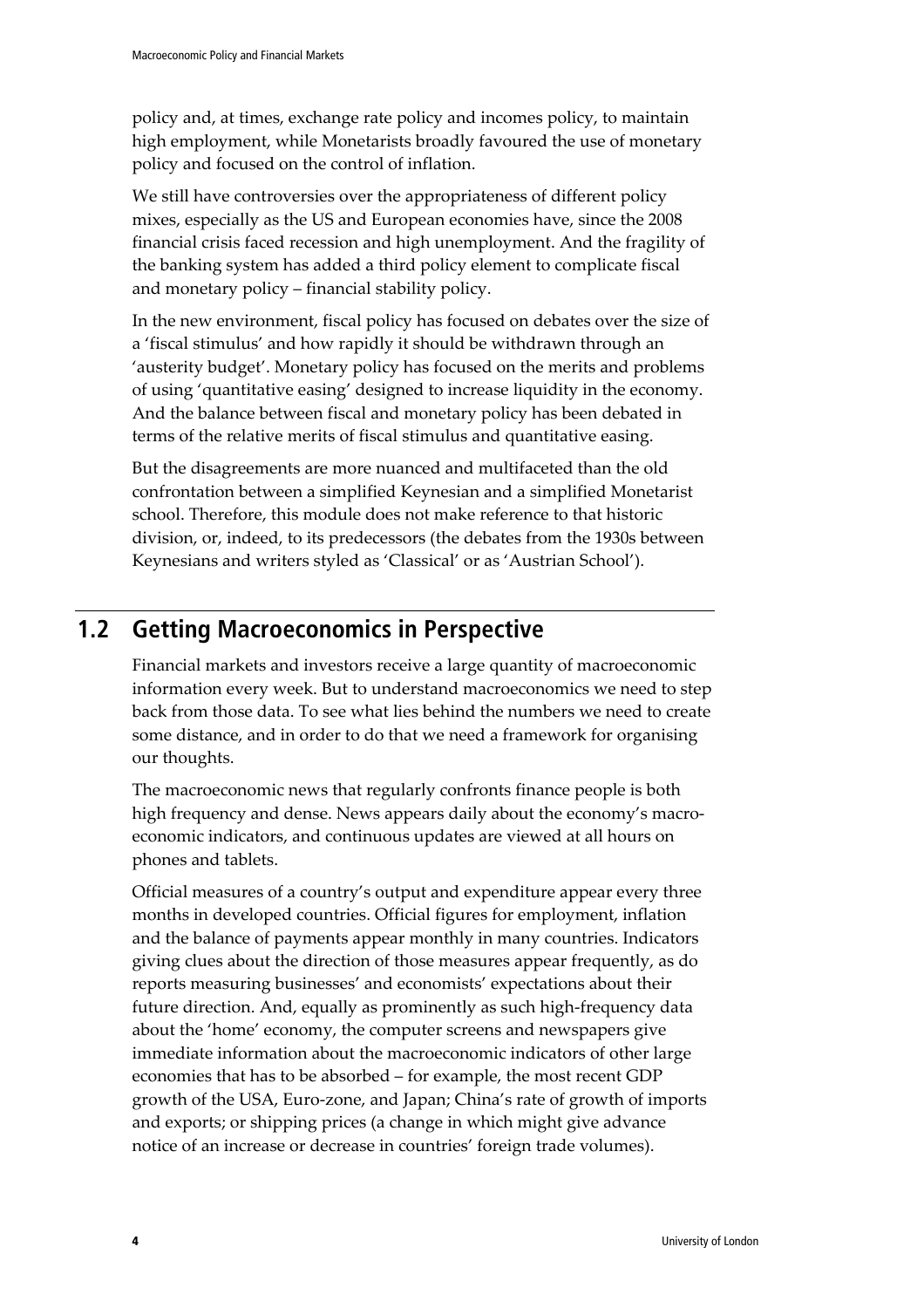The density and high frequency of that macroeconomic information makes it difficult to see the macroeconomic picture as a whole. It is difficult to know whether your country is entering a period of sustained growth in GDP, for example, by examining recent months' data on all the available indicators. That is partly because the indicators might provide contradictory signals – because the last few quarters' GDP growth figures, for example, might reflect temporary factors that boost them or push them down.

Another reason why recent data fail to give a clear picture of the macroeconomic position is that the data themselves are inaccurate. Even in countries that have well-established, well-resourced, and expert statistical services there are two sources of inaccuracy.

- The first, which affects data over a long period, is that it is difficult to be certain that the measure we have is defined in a way that accurately represents the category we are trying to measure.
- The second is that, even if we are sure that the definition used for example, for GDP statistics – does match the idea of gross domestic product, the collection and processing of data in a short period creates inaccuracies. Therefore, the announced GDP statistics often have to be revised later.

A famous example concerned the macroeconomic position of the US in 2001, a year when there was great uncertainty. The data published for 2001 showed that GDP had declined, output had fallen, in one quarter but had grown, albeit modestly, in the three other quarters. But in July 2002 the US statisticians revised their estimates of GDP for 2001. The new, more reliable, data showed that, in fact, GDP had declined in three quarters of 2001. Anyone who, at the end of 2001 or beginning of 2002, had used the published data to judge the US economy would have been misled into thinking it had been stronger than it actually was.

### **Optional Reading 1.1 and 1.2**

You might find it interesting to investigate further the reasons why published macroeconomic economic data can be misleading. Here are two readings that will help you do that.

### **Optional Reading 1.1**

To consider the problem that the things measured by the statistics might not correspond to the categories we are trying to measure, we suggest you read the arguments of William Nordhaus, Professor of Economics at Yale University. He put them to the United States Congress Joint Economic Committee in 2002, for changing the methods the US Department of Commerce, Bureau of Economic Analysis (BEA) uses for calculating National Income and Product Accounts (NIPA). It's an interesting and readable paper:

William D Nordhaus (2002) 'Prepared statement of Dr. William D Nordhaus, sterling professor of economics, Yale University; Chairman, Bureau of Economic Analysis Advisory Committee'. Hearing before the Joint Economic Committee Congress of the United States, Second Session, July 24. Washington, US Government Printing Office. pp. 55–70.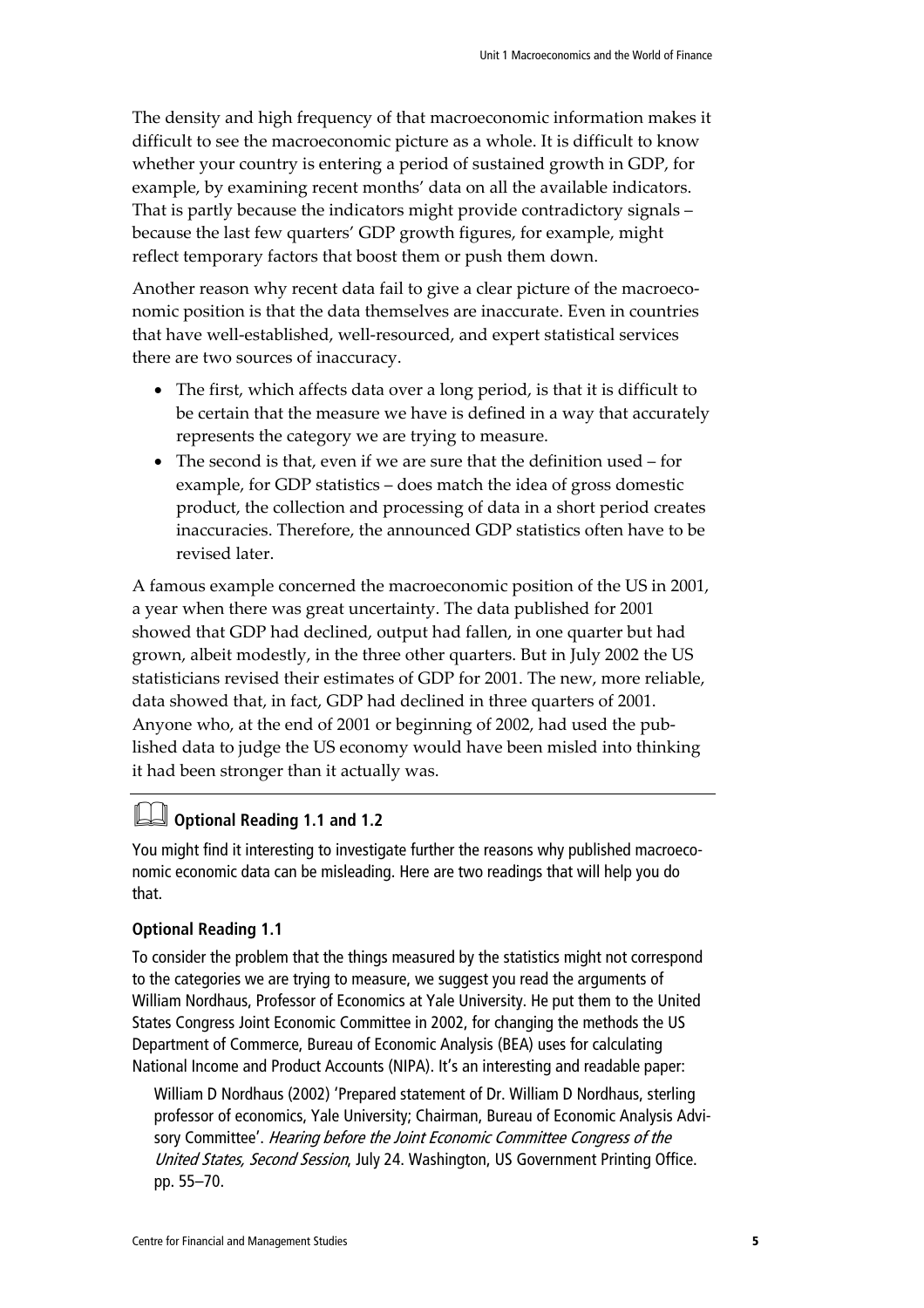### **Optional Reading 1.2**

To consider the problem that the published data on macroeconomic aggregates, the National Income and Product Accounts, are initially inaccurate and regularly have to be revised, we suggest you read a paper published by the US Department of Commerce, Bureau of Economic Analysis (BEA). The paper examines the extent to which these revisions make the initial published data unreliable (and concludes that reliability remains high):

Dennis J Fixler and Bruce T Grimm (2002) 'Reliability of GDP and related NIPA estimates'. Bureau of Economic Analysis, January.

Those are some of the reasons why, to understand macroeconomics, we need to step back from that high-frequency and dense data. To see what lies behind the immediate news, we need to create some distance.

Another reason for standing back from the high-density information is that we need a framework for organising our thoughts. Essentially, that is the role of a theory. Theoretical models in macroeconomics are frameworks for organising our thoughts in a way that enables us to make sense of the macroeconomic phenomena of actual economies. They are models that attempt to identify the systematic relationships that exist between economic variables.

Let us illustrate with an example. An important idea concerning the interaction between macroeconomics and the financial markets is the notion that firms' investment in physical assets is negatively related to the interest rates on corporate bonds and credit. But if we look at the most recent data on firms' investment and on interest rates we would not be able to identify a systematic relationship even if the data were accurate. The accepted approach is to develop a theoretical model that identifies the relationships between investment, interest rates and other variables (or 'explains' the relationships). That theoretical model can then be evaluated against data by using statistical techniques (econometrics) and large data series.

In this unit, we will set out some key elements of a macroeconomic framework. In the rest of the module we will study some specific systematic relationships in macroeconomics.

## **1.3 Long-Run and Short-Run Macroeconomics**

A country's macroeconomic position in the short run is often different from its long-run outcome. Economies experience cycles in which booms are followed by recessions. In a short period of a few boom years the data show high positive rates of growth followed by a few years of recession when the data show negative growth (declines) in GDP. The long term, however, is marked by a trend that averages those booms and recessions. In the long run, developed economies experience a positive growth trend. That long-run rate of growth is lower than the high growth experienced in short-run booms and is above the low (negative) growth experienced in recessions.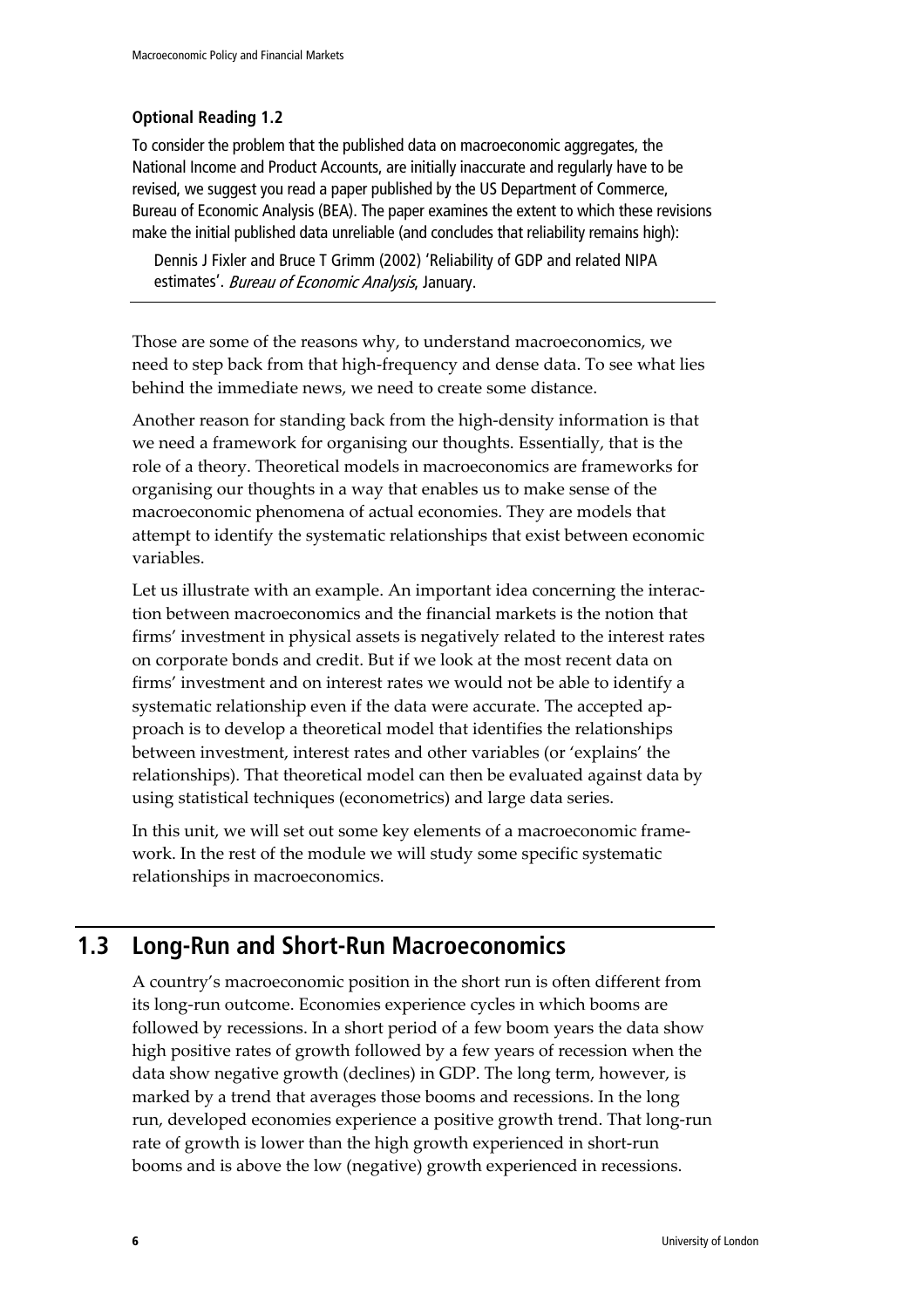People often experience myopia. They are able focus only on the short-term economic position and do not see the long-term trend. In financial markets, there is a well-known phenomenon of investors believing that a current boom is all that matters; in a boom, they ignore the fact that the long-run trend rate of growth is lower than in the recent period.

As analysts, we need to be able to distinguish the long term from the short term. Your objective is to be able to do more than observe macroeconomic changes. It is to be able to analyse what underlies them or, in other words, what systematic cause–effect relations produce macroeconomic changes. To do that we need to distinguish between the key factors that determine both:

- long-run macroeconomic trends, and
- short-run changes (often called medium-term changes in policy analyses).

An important principle, which is often missed in popular discussion of economic policy, is this: the factors that are important for long-run trends are not necessarily the same as those that determine short-run (mediumterm) changes. Therefore, policies to induce faster growth in the medium term might be the opposite of those needed for long-term growth.

#### **Box 1.1 Short-run and long-run GDP changes: a US illustration**

The graph in this Box illustrate the ideas introduced at the beginning of Section 1.3. The data represented in Figure 1.1 show the rate of growth of the United States' GDP in each year from 1998 through 2011. They illustrate short-term changes in GDP.

Measuring the annual rate of growth on the right hand vertical axis, they show that a high rate of 4.8 per cent was recorded for 1999 (during the 'dot com boom' characterised by financial speculation) while in 2009, following the financial crash of 2008, the economy shrank, recording negative GDP growth of –3.5 per cent.

The graph illustrates a major economic cycle – the one that has marked our recent experience and had wide effects on economies, politics, and societies. It was characterised by an upswing with increasing rates of growth of GDP from 2002 to 2004 followed by slower but still positive rates of growth until the end of 2007. The downswing began in 2008 when no growth was recorded and continued into 2009 when GDP shrank by 3.5 per cent.

The authoritative National Bureau of Economic Research (NBER) measures US economic cycles.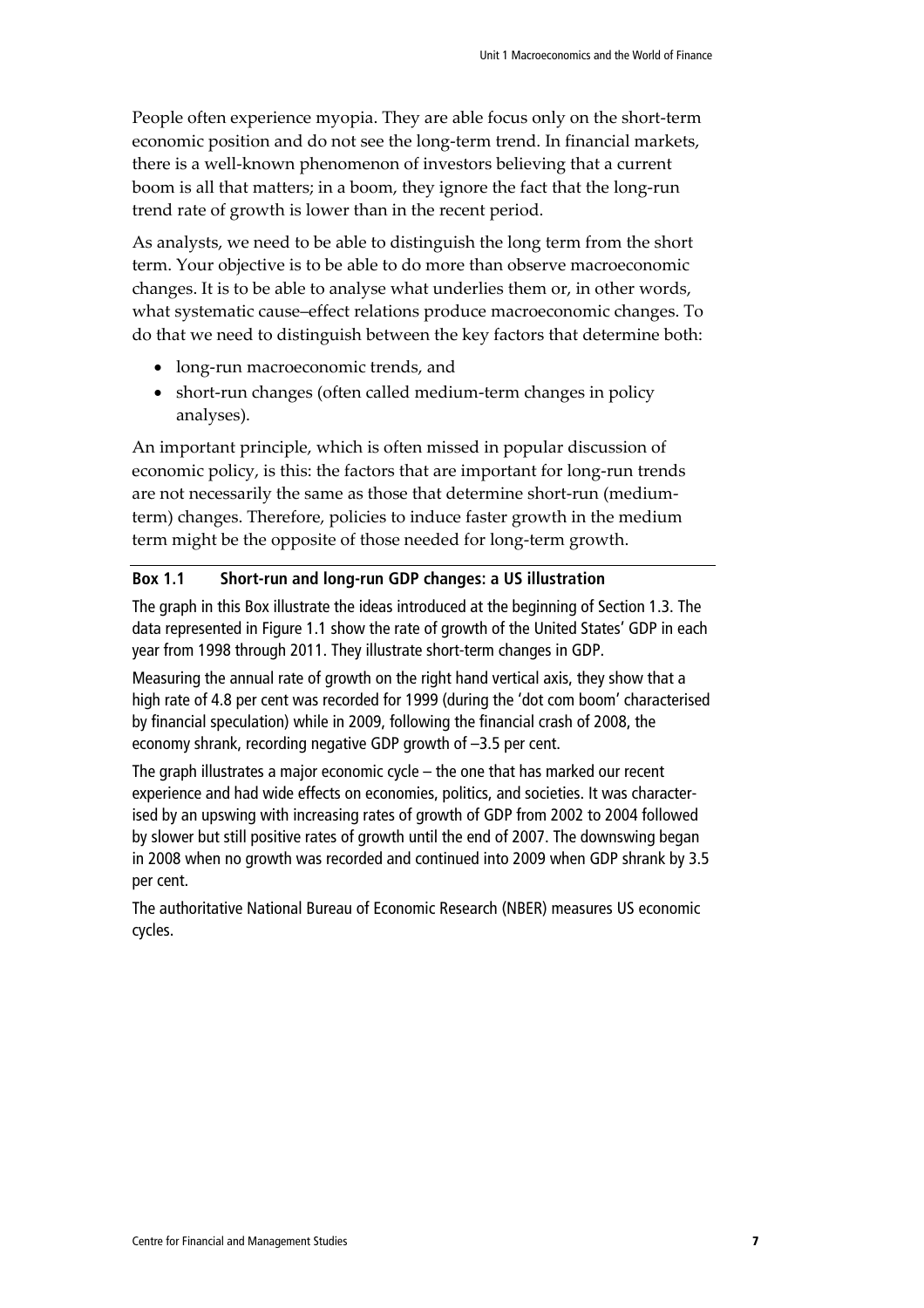

**Figure 1.1 United States Real GDP Growth** (annual per cent change)

### 1.3.1 **Aggregate supply**

Economists regard an economy's aggregate performance in the long run, its long-run macroeconomic growth rate, as determined by supply phenomena. The *aggregate supply* of goods and services, and the things that determine aggregate supply, are regarded as the fundamental determinants of long-run growth of GDP.

The macroeconomic analysis of those relationships is known as *growth theory* and, for many, its importance eclipses the study of short-term macroeconomic fluctuations. A small increase in the average rate of growth of a country's GDP sustained over decades – its long-run macroeconomic growth rate – has a much greater effect on the standard of living than a higher rate of growth over the few years of a short-term boom or the temporary decline in a recession. As one leading macroeconomist, David Romer, puts it, 'the welfare consequences of long-run growth swamp any possible effects of […] short-run fluctuations' (Romer, 1996: p. 5).

The main elements that determine aggregate supply in the long term are changes in the supply of labour and capital, and changes in their productivity. In an efficient economy, the rate of growth of productivity is the result of technical change, and modern growth theory examines several ways in which technical change occurs.

### **Optional Reading 1.3**

Modern growth theory is not part of this module, but if you wish to study it in the future there are many good articles and books you could read to give you an overview. One, which we suggest as a useful starting point, is written by Robert Solow, one of the fathers of 20th century growth theory. Solow outlines and comments upon the theories of endogenous growth that developed after the mid-1980s, almost 30 years after his own path-breaking writing: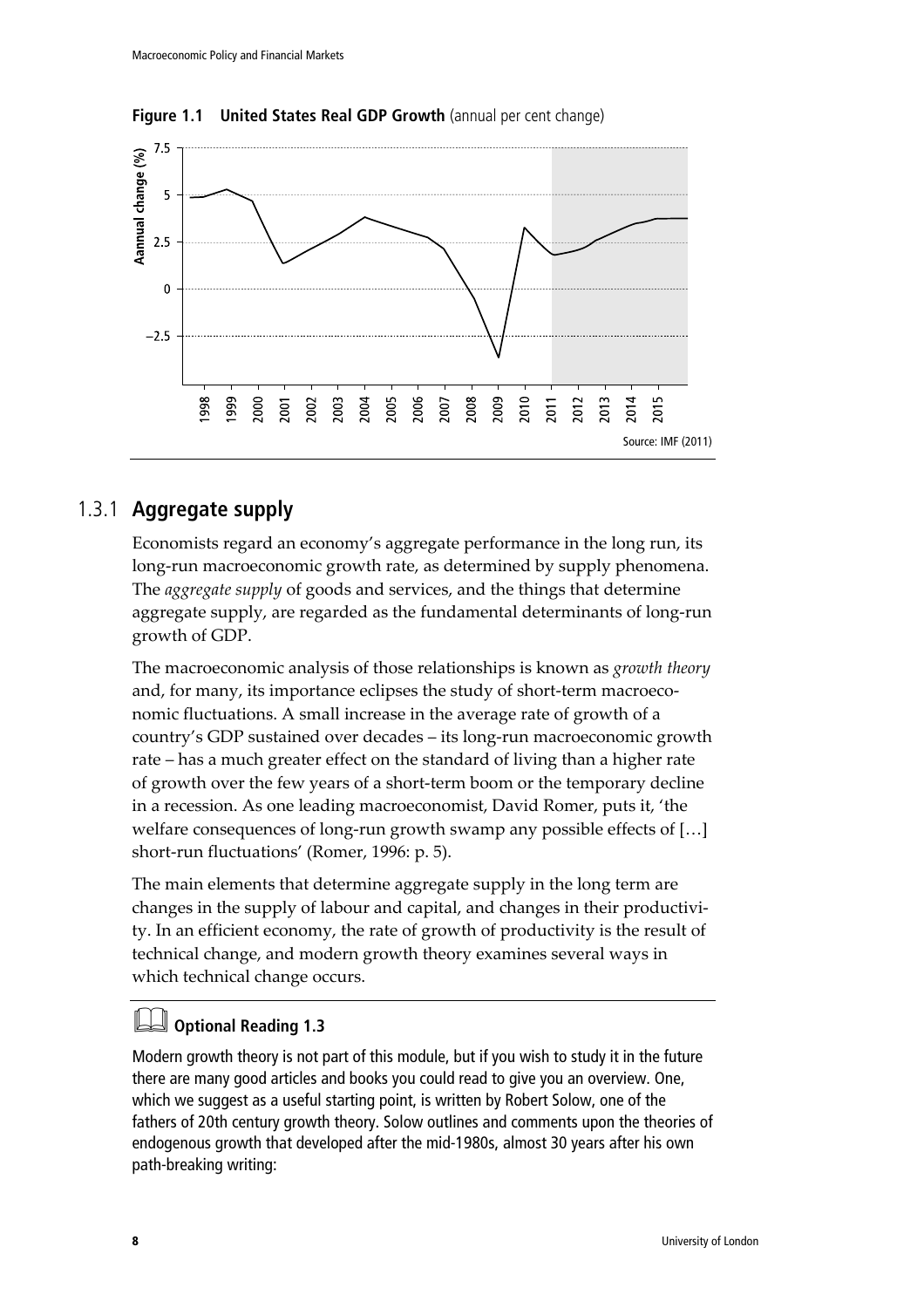Robert M Solow (1994) 'Perspectives on growth theory'. The Journal of Economic Perspectives, 8 (1), 45–54.

The key idea we would like you to remember about modern growth theory is that it treats the economy's long-run growth rate as being determined by aggregate supply alone. It assumes that *aggregate demand* is adequate to ensure that the growing output is sold. It is assumed that the long-run rate of growth is not affected by aggregate demand growing slower or faster.

In the *short run*, GDP may grow faster (in booms) or slower (in recessions) than the long-run rate of growth.

That may result from supply shocks causing aggregate supply to deviate from its long-run growth path. A famous example is the policy-induced quadrupling of the price of oil, a major input into production of goods and services, in 1973. It pushed the growth of output of goods and services in the US (and worldwide) below the previous growth rate of GDP. However, macroeconomic analysis of short-term fluctuations starts with the influence *aggregate demand* has on output.

### 1.3.2 **Aggregate demand**

Aggregate demand influences the amount of goods and services actually produced. If, at some time during a recession, aggregate demand is below the economy's capacity output, production will be below the capacity output denoted by the long-run growth path. With aggregate demand being below capacity output, capital and labour are underutilised or unemployed.

We analyse aggregate demand influences on the economy's output and income while initially assuming that the supply factors underlying long-run growth – changes in technology, growth of the capital stock, and growth of the labour force – are absent.

In the most basic, simple macroeconomic models, a position where actual output is below the level that the available labour force and capital stock could produce with existing technology is described as *output below fullcapacity output*. In such models, it is assumed that the discrepancy arises because aggregate demand is too low. Most importantly, in the most simplified models it is assumed that an increase in output towards its full capacity level can be created by an increase in aggregate demand in a direct sense: an increase in the quantity of goods and services demanded leads to an increase in the quantity of output with no change in prices.

In the more developed macroeconomic models that are the accepted framework today, the full capacity level of output is defined in terms of market equilibrium and increases in aggregate demand have effects on prices as well as raising the quantity of output.

Since aggregate demand has a key role in short-run fluctuations, macroeconomics gives attention to analysing the determinants of aggregate demand. In this module, we concentrate mainly upon short-run fluctuations. To lay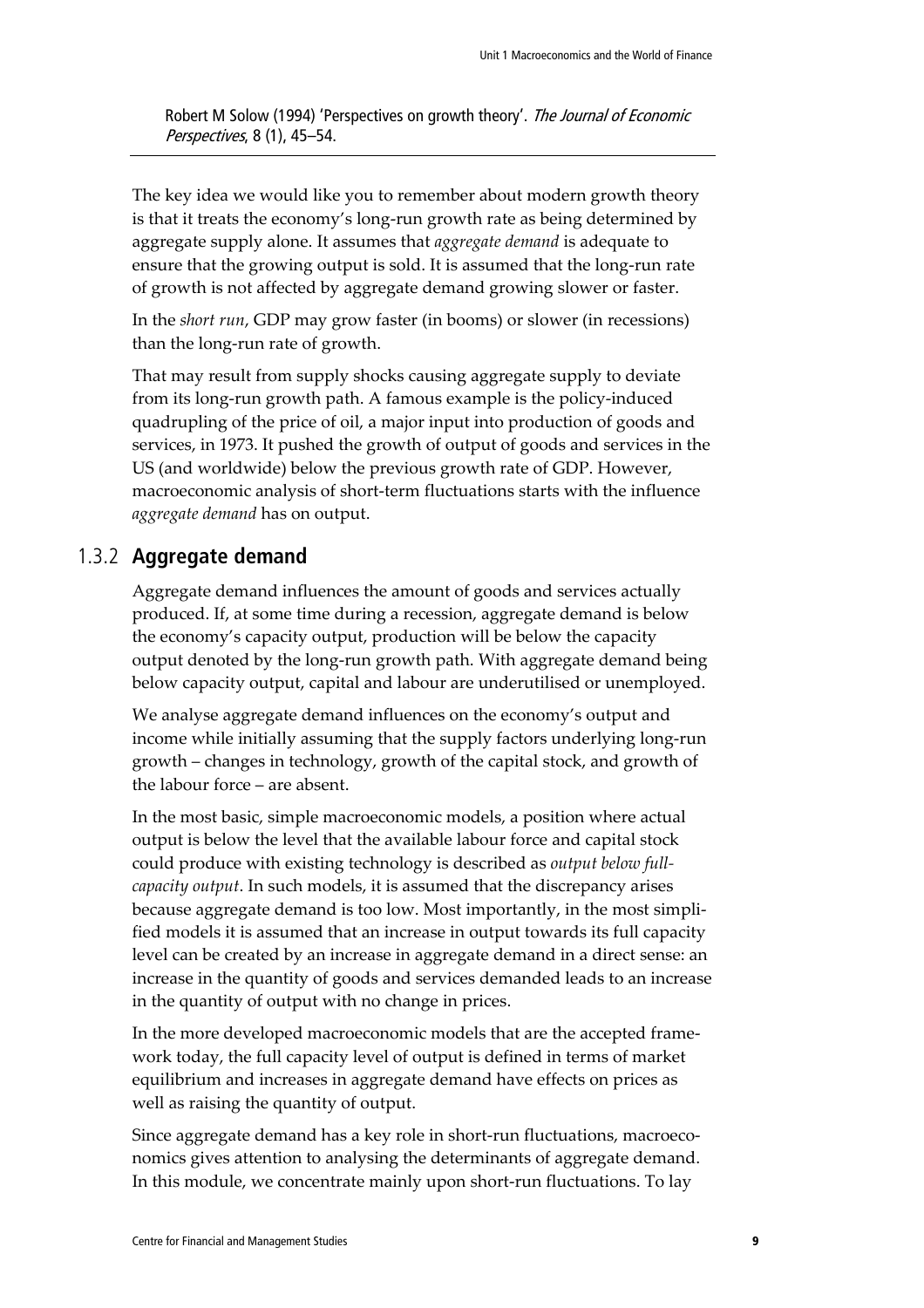firm foundations, the next section enables you to review some of the basic concepts of aggregate demand analysis.

## **1.4 Aggregate Demand and National Income Accounts**

Aggregate demand includes demand for goods and services of many different types, therefore we have to analyse the different factors that influence demands for different things: it would be unreasonable to assume that the demand for food responds to the same variables as the demand for machinery in the short term. Similarly, different types of agents buy goods and services – it would be unreasonable to assume that government demand for goods and services is determined by the same factors that influence firms' demand.

To take account of the main different types of goods and services that are demanded, and the main categories of agents, macroeconomists divide the aggregate demand for goods and services into four broad categories (Consumer demand by the private sector, Investment demand by the private sector, Government demand and Net foreign demand) and their sub categories:

| Consumer demand by the private sector   |                                   |
|-----------------------------------------|-----------------------------------|
| Investment demand by the private sector |                                   |
| comprising two sub-categories:          |                                   |
| Investment in fixed capital             | $\boldsymbol{I}^{\boldsymbol{k}}$ |
| Investment in inventories               | $\boldsymbol{\mathsf{I}}$         |
| Government demand                       | G                                 |
| Net foreign demand                      | $(X-Z$                            |

Exports  $(X)$  minus Imports  $(Z)$  of goods and services.

Thus, total aggregate demand in an economy is the sum of those broad categories of demand:

$$
\text{Aggregate Demand} \left( AD \right) = C + I + G + \left( X - Z \right) \\ = C + \left( I^k + I^i \right) + \left( G \right) + \left( X - Z \right)
$$

If the value that consumers, firms, government, and other countries' residents demand is the same as they actually do spend, that aggregate expenditure exactly equals aggregate supply, the value of goods and services that are actually sold. That means that a measure of a nation's output (its aggregate supply) such as Gross Domestic Product equals aggregate demand measured on similar principles:

• Gross Domestic Product equals Gross Domestic Expenditure (aggregate demand).

And, since aggregate supply generates income to producers in the form of profits and wages (before tax, interest, and rent):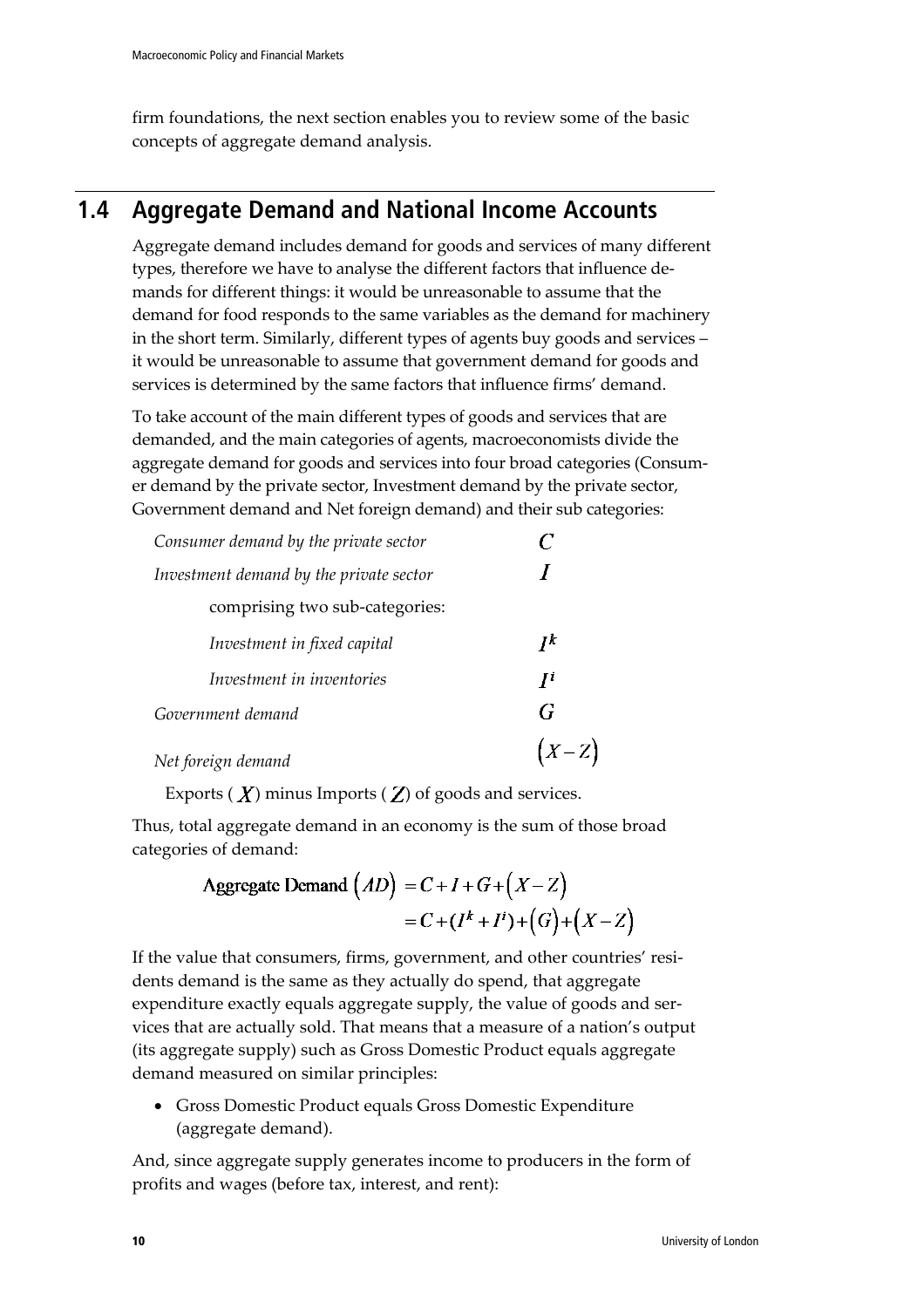• Gross Domestic Product also equals Gross Domestic Income.

Those equalities have an interesting implication, which is a useful keystone for all macroeconomic analysis, so let us pause briefly and reflect on them. Let us use *AD* for aggregate demand or gross domestic expenditure, *AS* for aggregate supply or gross domestic product, and *Y* for gross domestic income. Then the equalities described in the previous paragraph can be written as:

$$
AD = AS = Y \tag{1.1}
$$

Since

$$
AD = C + I + G + (X - Z) \tag{1.2}
$$

$$
Y = C + I + G + (X - Z)
$$
\n(1.3)

That statement of the equality between gross domestic income and the sum of the components of aggregate demand enables us to identify quite easily a simple relationship that is a key for macroeconomic analysis. It is the fact that in any economy the amount saved always equals investment demand, plus government expenditure, plus net exports. We can demonstrate that using equations 1.4 through 1.6.

Saving (*S*) can be defined as the difference between total income and consumption expenditure:

$$
S = Y - C \tag{1.4}
$$

If we subtract *C* from both sides of Equation 1.4, it follows that

$$
Y - C = I + G + \left(X - Z\right) \tag{1.5}
$$

Or, in other words

$$
S = I + G + \left(X - Z\right) \tag{1.6}
$$

The ideas outlined in this section are the most basic ideas in macroeconomics. But even simple ideas are puzzling and create questions. In fact, some would say that the simpler the idea the more questions it raises since it tries to reduce a hugely complex world to a thin form. It is rather like trying to create an image of a person using only a sketch or a line drawing; the lines might enable us to highlight key features, but they fail to capture all the person's dimensions.

Therefore, before you proceed to the next section, please take the time to study some of the complexities we have omitted so far in our discussion of aggregate demand, aggregate supply and gross domestic income. They are explained in the following readings.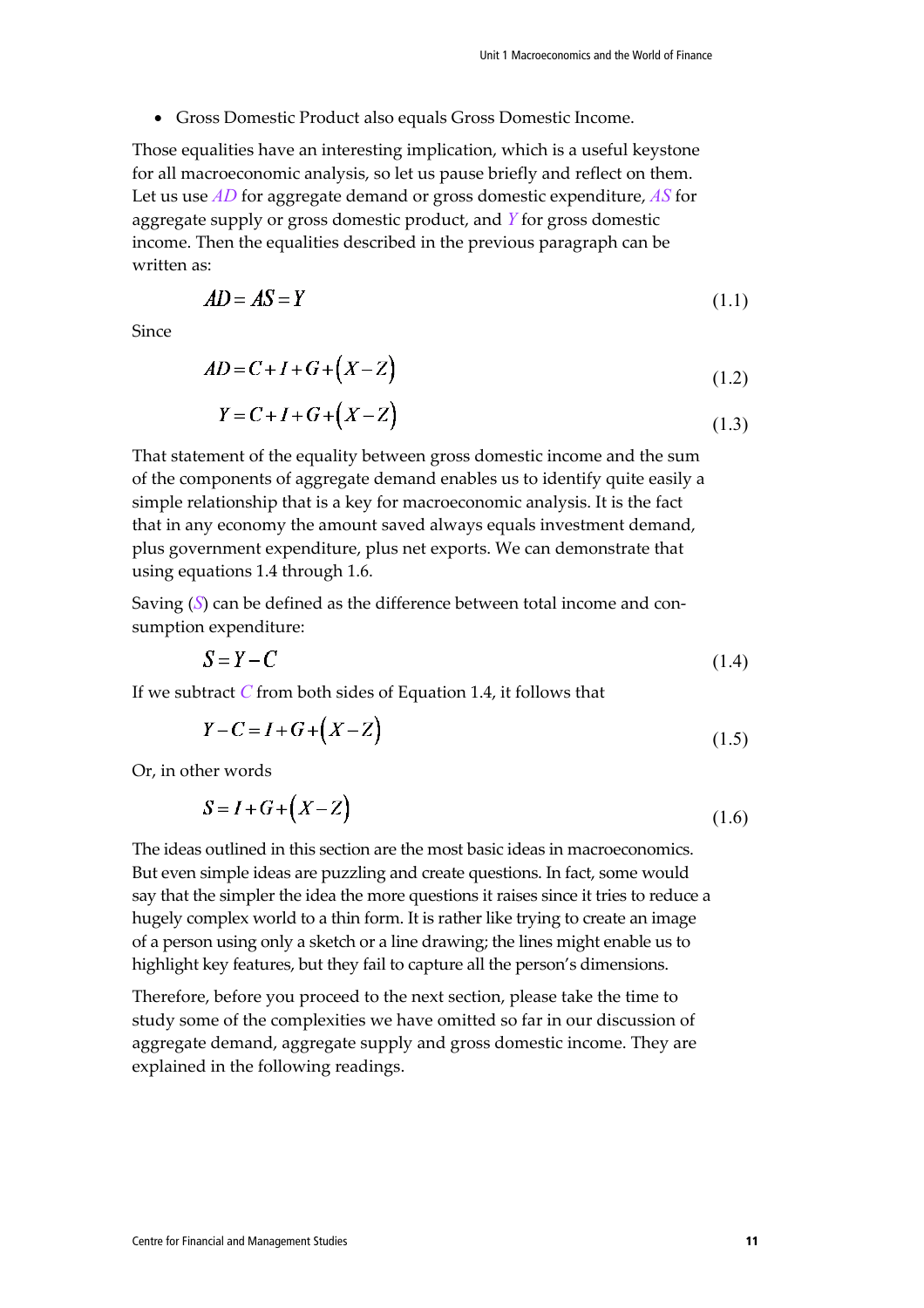## **Reading 1.1**

Please study Chapters 1 and 2 of Macroeconomics: Understanding the Global Economy by David Miles, Andrew Scott and Francis Breedon.

We recommend that you ensure that you fully understand Section 2.4 of Chapter 2 ('Three measures of output: output, income and expenditure'), which gives a thorough explanation of the principles outlined in Section 1.4 of this unit. But it is valuable to read Chapter 1 and preceding sections of Chapter 2 carefully too, in order to understand the broader context and the foundations of Section 2.4.

 $\geq$  When you have read Miles *et al* s explanation of concepts related to aggregate demand and national income accounts, please take a minute to consolidate your understanding. Write a few sentences for yourself explaining the difference between *nominal* gross domestic product and *real* gross domestic product, and explain the meaning of the GDP deflator.

David Miles, Andrew Scott and Francis Breedon (2012) Macroeconomics: Understanding the Global Economy, Chapters 1 'What is Macroeconomics?' and 2 'The Language of Macroeconomics: The

## **1.5 Alternative Windows on Macroeconomics**

The evolution of modern macroeconomics since 1945 has occurred in a changing world environment. In its early days, economists were concerned to avoid a repeat of the mass unemployment the industrial economies experienced in the 1930s. Subsequent experience of inflation led to attempts to develop policies to reduce price and wage increases. In the 1980s and 1990s the connection between macroeconomics and booms in asset markets (especially real estate and stock markets) gained importance, and in recent years macroeconomic analysts have been concerned with resisting deflation, increasing GDP growth in advanced economies, and dealing with global imbalances marked by China's external surplus and the external deficit of the US. Partly as a result of such changing circumstances and the policy demands they have placed on economic analysis, macroeconomics can be viewed from a number of different perspectives. The window through which macroeconomics is viewed depends partly on the times and partly on the position of the person studying it.

This module looks at macroeconomics from the point of view of modern financial markets. That gives it a different emphasis from courses that approach macroeconomics from the point of view of the labour market or from the point of view of technological change and long-run economic growth.

Although the core of our knowledge of macroeconomic behaviour is the same irrespective of whether we view it through the financial market window, the labour market window or through technical change, the problems and ideas that are given centre-stage differ. Macroeconomics courses that have the labour market at the fore illuminate the key problem of whether policy makers can achieve a trade-off between unemployment and inflation. A course with financial markets at the fore gives greater emphasis to the interaction between finance and aggregate demand.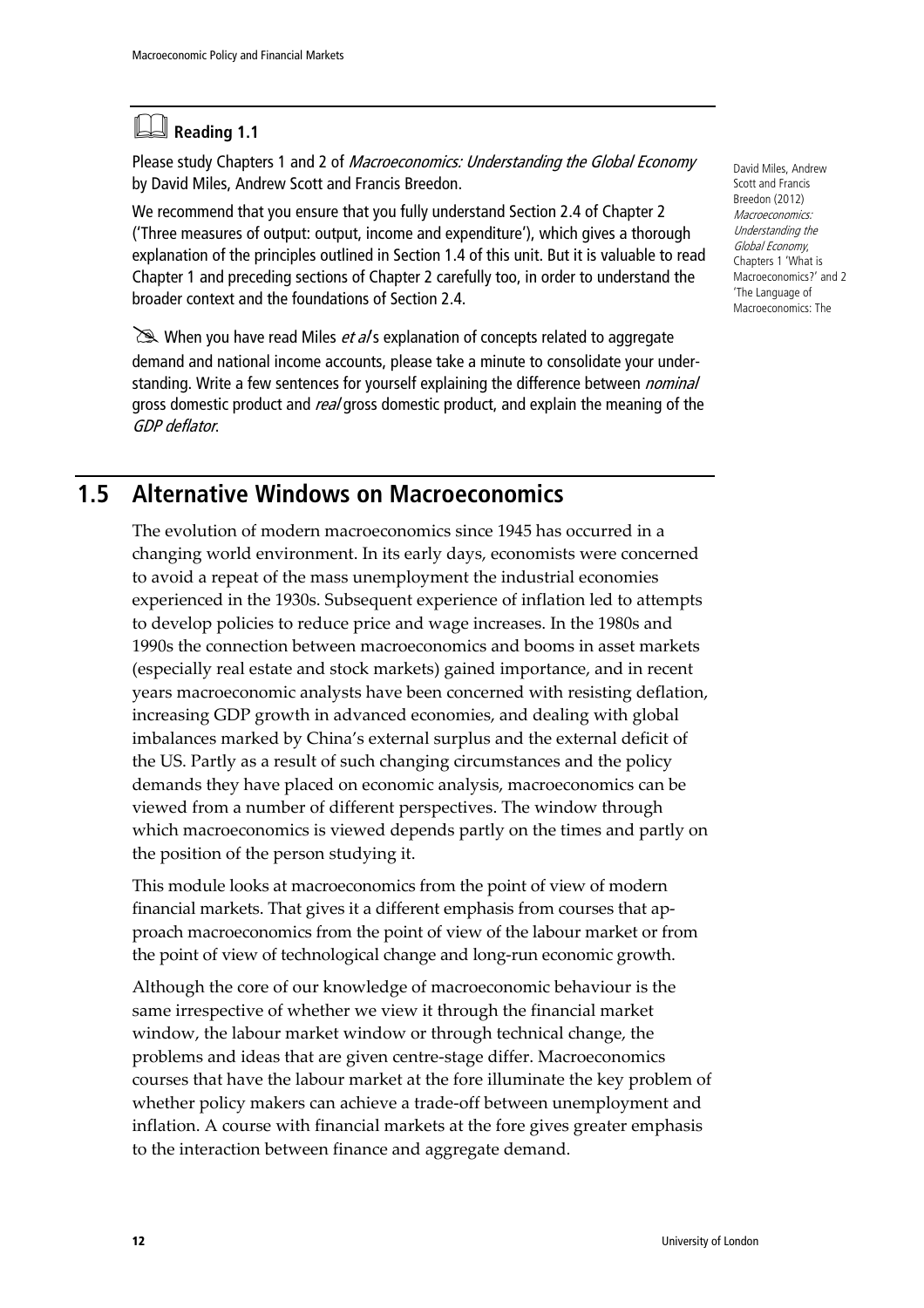Because this module is designed to enable you to learn about macroeconomics from the perspective of modern financial markets it deals with:

- how macroeconomic shocks and macroeconomic policy affect financial markets and financial institutions, and
- how financial markets and institutions themselves affect macroeconomics.

### **1.6 Macroeconomics and Financial Markets**

How do macroeconomic shocks and macroeconomic policy affect financial markets and financial institutions?

How do financial markets and institutions affect macroeconomics?

By the end of this module you will be able to provide some answers to those questions. You will also find that trying to answer those questions leads you into other, more detailed questions. But it is not only you, as a graduate student, who is grappling with these questions, for they are the questions that grip the mind of financial decision makers and leading policy makers every day.

Let us see how those academic questions are paralleled by the real world concerns of a leading policymaker, Alan Greenspan.

### 1.6.1 **A central banker's macroeconomic view of the USA**

Alan Greenspan became the Chairman of the Federal Reserve Board, the US central bank that determines monetary policy, in mid-1987. During his tenure, he was sometimes called the second most powerful man in the world, second only to the US President. While the American economy boomed he was widely praised, but his reign is now widely regarded as disastrously creating the conditions that led to the 2007–08 crash of the US financial system and subsequent recession.

The power of the Federal Reserve Chairman stems from the responsibility the Federal Reserve has for determining monetary policy in the United States. A successful Chairman also has great influence over fiscal policy – the Federal budget – which is the other key element of the country's macroeconomic policy. And the Chairman's influence goes well beyond the US, for what happens to the US economy affects economies around the globe. The Chairman of the Federal Reserve Board gives a written report to the US Congress, the legislators, every six months and gives testimony about it in person.

We would like you to read the testimony Mr Greenspan gave to Congress on 16 July 2002 regarding his six-monthly report. There Mr Greenspan gives several examples of his thinking on how macroeconomics affects finance and how finance affects macroeconomics. Before reading it, please remember the context. The US economy had experienced an unprecedented boom with remarkable growth of GDP during the 1990s. The boom had ended in 2001, but in the first half of 2002 there were signs that the economy was pulling out of recession and into another period of sustained growth.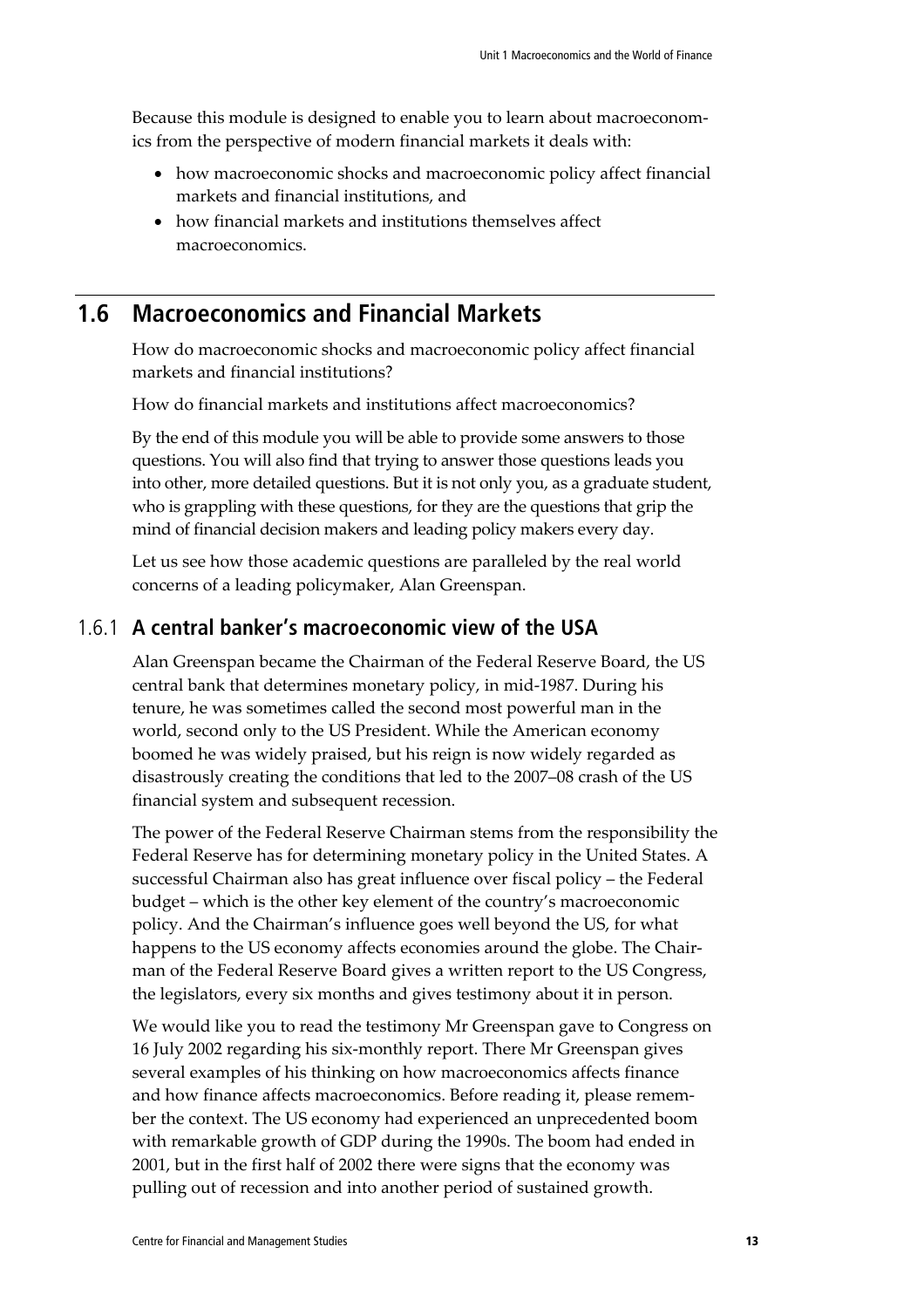However, no one could be certain and there were grounds for pessimism. Mr Greenspan discusses the main factors the Federal Reserve identified at that time as influencing the economy's prospects.

## **Reading 1.2**

We would like you to read Alan Greenspan's testimony now.

### **Exercise 1.1**

While reading Alan Greenspan's testimony, please make a note of the different types of influences this Chairman considers. In particular, we would like you to identify statements:

- where he discusses the influence of financial markets on macroeconomic prospects
- where he discusses the influence of macroeconomic changes on financial markets
- where he considers important macroeconomic influences, but does not directly link them to financial markets.

## **Reading 1.3**

Greenspan's testimony is underpinned by the more technical six-monthly 'Monetary Policy Report' the Federal Reserve Board makes to Congress. Now please read the Report submitted at the same time as the Chairman's testimony of July 2002, also available online (Board of Governors of the Federal Reserve System, 2002).

The Testimony of the Chairman of the Federal Reserve Board, and the Board's Monetary Policy Report gives a strong insight into how the Federal Reserve thinks about the relation between macroeconomics and financial markets. They deal with four broad categories:

- 1. Aggregate demand for goods and services
	- **EXECUTE:** demand for inventories
	- demand for consumer goods and services
	- demand for physical investment goods
- 2. Supply of goods and services
	- **Productivity of labour**
	- **EXECUTE:** labour market conditions
- 3. Financial markets
	- $\blacksquare$  price of finance
	- amount of finance
- 4. Foreign transactions.

Please make a note of those elements in the Federal Reserve's macroeconomic assessment. They include some categories that we have already considered above, but the lists are not identical; in these reports, the Federal Reserve gives emphasis only to some of the categories of aggregate demand we have listed earlier in this unit (see Section 1.4 'Aggregate Demand and National Income Accounts') and it includes several economic indicators that are not included in our aggregate demand categories.

### **Exercise 1.2**

Please write lists of each of the:

Alan Greenspan (2002) 'Federal Reserve Board's semiannual monetary policy report to the Congress' before the Committee on Banking, Housing, and Urban Affairs, US Senate, July 16.

Board of Governors of the Federal Reserve System (2002) 'Monetary Policy Report to the Congress', July 16.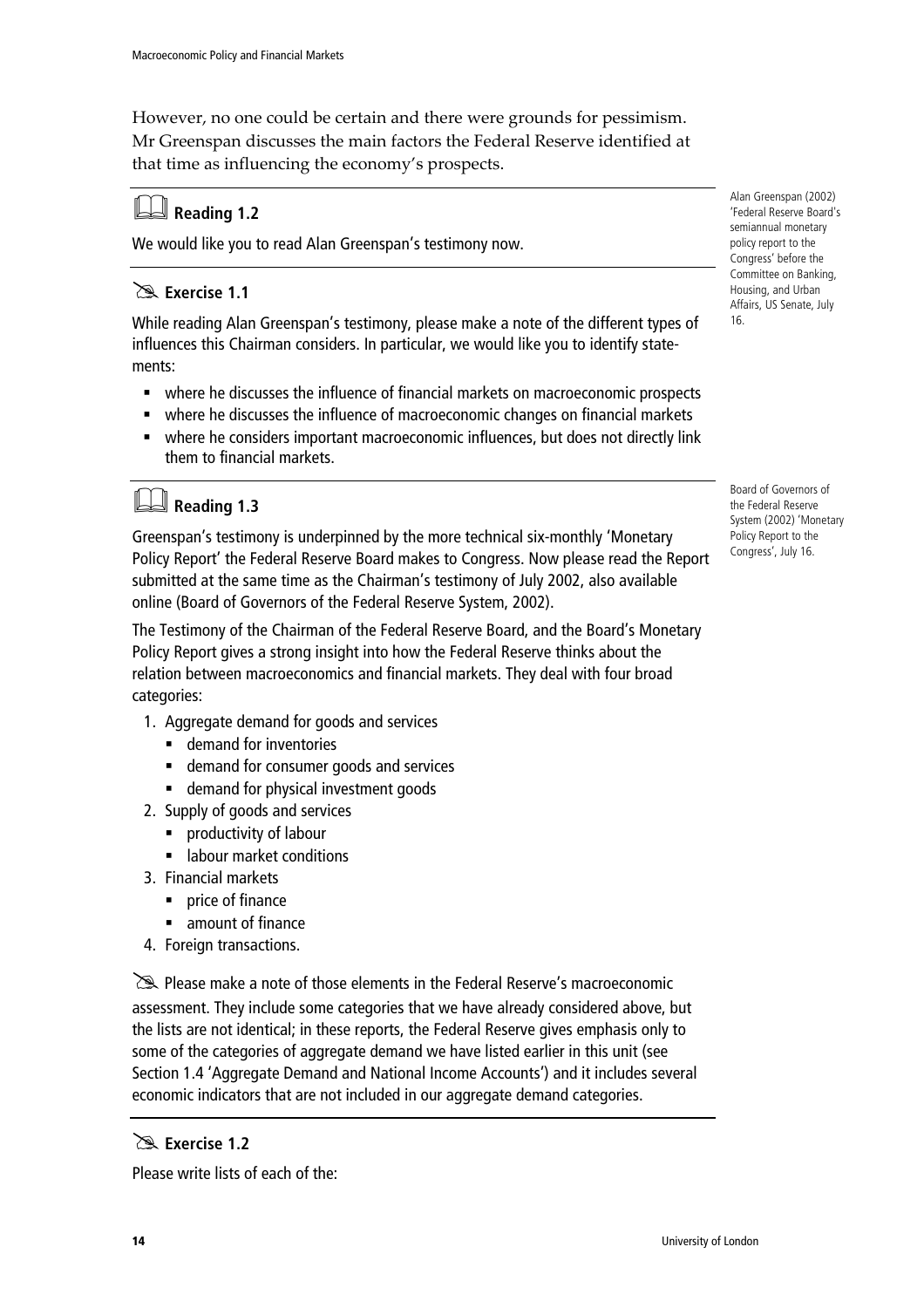- categories of aggregate demand that are not emphasised in the federal Reserve reports
- **EXEDER** indicators the Federal Reserve emphasises that are not components of aggregate demand.

A comparison of the lists draws attention to a number of their elements. We would like to consider more fully three elements that are important for the main subject of this module – the interaction between macroeconomics and financial markets. The three are:

- the price of finance
- the amount of finance
- inventory investment.

### 1.6.2 **The price of finance**

In 2002 the Federal Reserve's influence over the economy was exercised through one main policy instrument, the rate of interest on Federal Funds, the price of finance in the short-term credit market for Federal Funds. The relation between that interest rate and the price of finance to households and firms is complex, but you can see from the Report that the Federal Reserve believes that the expenditure of households and firms is sensitive to the price they have to pay for finance and the factors that influence it.

Here are some of the effects of the price of finance that the Report mentions:

- The Report argues that low interest rates for mortgage credit help to explain the fact that household expenditure on real estate and consumer goods was strong in 2002 and had remained relatively high while other parts of the economy experienced a slowdown in previous years.
- Higher interest rates to compensate lenders for risk affected some companies as risk perceptions worsened. The crash of the dot com boom and revelations of poor corporate governance and controversial accounting, which made the reported profits of some companies unreliable, made borrowers judge many companies to be more risky. Companies that, as a result, faced higher finance costs had an incentive to reduce their spending on investment in fixed assets and inventories.
- Another element in the price of finance that companies face is the cost of equity finance. In general, a fall in the price of a company's equity implies a rise in the cost of capital, the rate of return investors expect as an inducement to hold shares. The Report identifies the depressing effect on firms of the decline in share prices experienced after the long equity boom ended in 2001.

If you have studied macroeconomics at undergraduate level you are familiar with simplified models, such as the IS-LM model, which give the interest rate a central role in linking monetary policy to aggregate demand. As the Report suggests, in the more complex real world that the Federal Reserve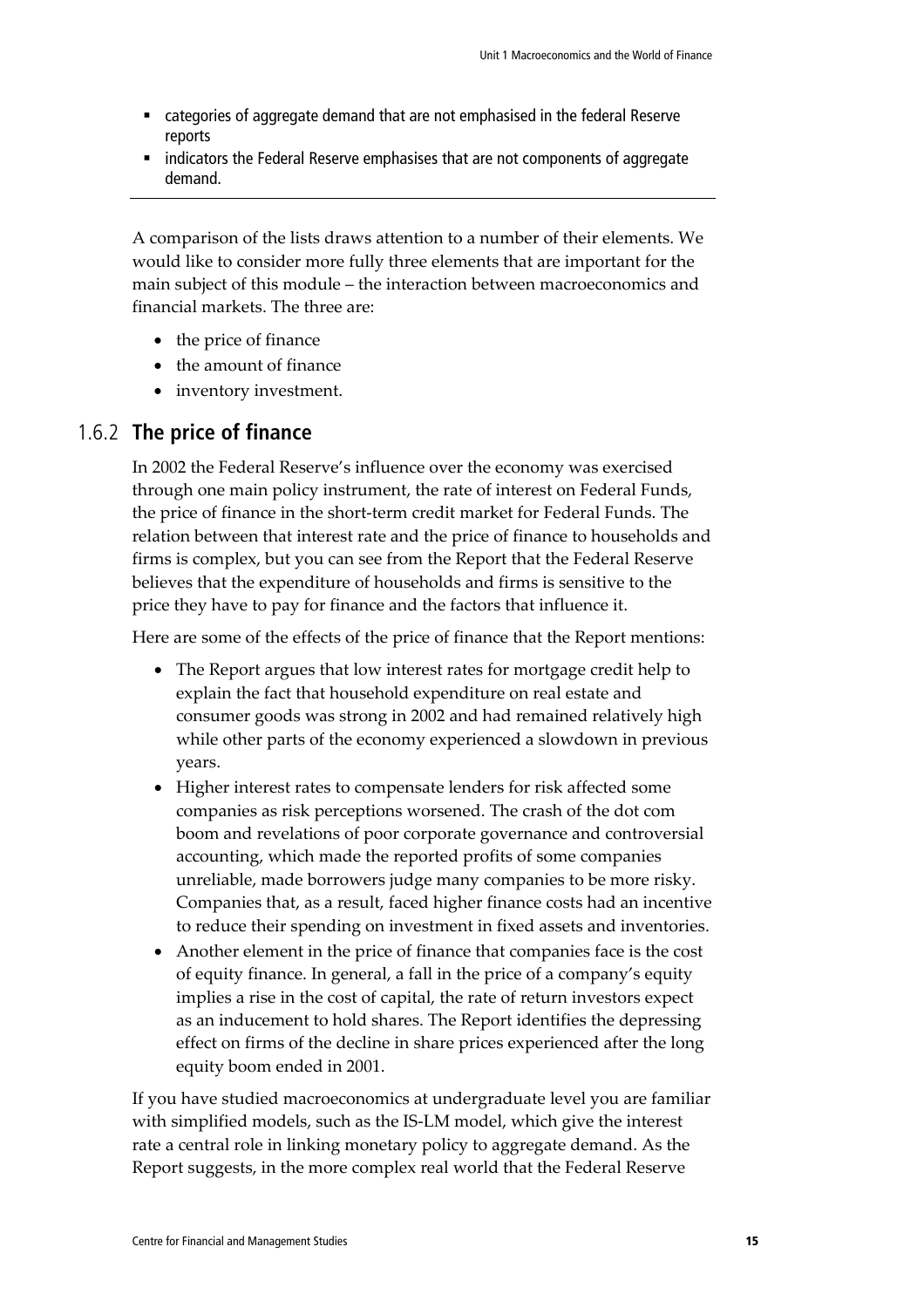faces, the price of finance cannot be reduced to a single interest rate ('the' interest rate). And the factors influencing the price of finance are complex.

### 1.6.3 **The quantity of finance**

The amount of finance can have an effect on aggregate demand quite separate from the price of finance. A major financial crisis is often characterised by a 'credit crunch' under which firms find that they simply cannot borrow new or replacement funds; the market can become so illiquid that credit is not available to meet borrowers' demand. The nadir of the 2007-08 financial crisis was marked by one of the most severe credit crunches ever seen: at times wholesale credit markets effectively ceased to operate.

If the quantity of finance of various types falls short of the amounts that firms desire, the shortage can affect firms' expenditure on investment goods. Such a credit crunch can be seen as a quantity effect rather than a price effect – it is not simply a matter of having to pay higher interest rates (price of credit), for in such circumstances the amount of finance available would be below firms' demand for finance even at higher rates.

Similarly, in less disturbed times the amount of finance available can have a quantity effect distinct from a price effect.

In the section 'Corporate Profits and Business Finance', the authors of the Monetary Policy Report to the Congress describe the factors affecting the quantity of different types of finance available to firms. Their comments relate to the quantity effect of finance. That is illustrated by two comments in particular:

- 'The rise in profits […] helped keep nonfinancial corporations' need for external funds below the average of last year.'
- 'Although many businesses have apparently substituted bond debt for shorter term financing by choice, others […] have done so by necessity: They were pushed out of the commercial paper market'

To fully understand the quantity effect of both financial phenomena we need to use a model of firms' behaviour that is well established in the literature of corporate finance and studied in corporate finance courses – 'the pecking order theory' or 'financing hierarchy theory'.

The 'pecking order theory' set out by Myers and Majluf (1984: pp. 187–221) says that, because information is not equally available to all, firms have preferences between different sources of finance. Firms prefer to finance their investment spending first by using their own internal funds. If the quantity of that finance is inadequate they turn to their second preference, credit of various types (bank debt, issue of commercial paper, issue of corporate bonds). Only as a last resort do they choose to obtain finance by issuing new equities.

Because of those preferences, the rise in profits identified in the Report can be interpreted as an improvement in the quantity of preferred finance available for firms' investment.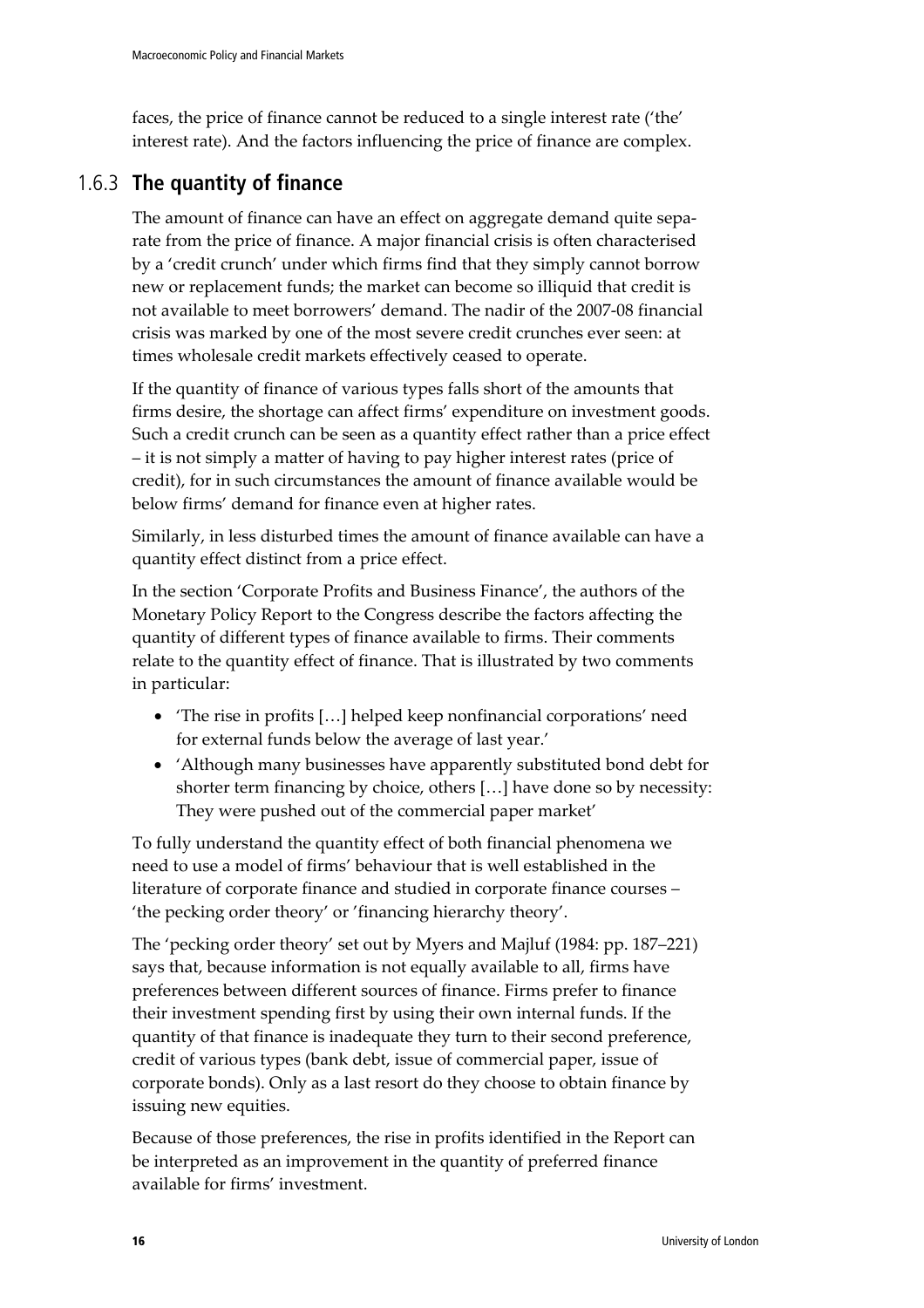On the other hand, the Report suggests a quantity effect in relation to shortterm debt – firms' commercial paper. Firms were unable to obtain as much credit as they wished in the market for commercial paper and had to find other sources. If alternative sources had not been available they would have had to reduce their investment spending.

### 1.6.4 **Inventory investment**

Inventory investment  $(I^i)$  is one component of aggregate demand that receives attention in the Federal Reserve's macroeconomic assessment as an indicator of economic conditions.

At this point we would like to discuss inventory investment, instead of other components such as consumer demand (*C*) or investment demand for physical investment goods, fixed capital investment ( $I^k$ ). Inventory investment measures firms' increases in inventories of raw materials, intermediate goods or finished products; when negative it shows a net decrease in inventories. The largest component of the private sector's aggregate demand in the US is consumer demand, accounting for approximately 70 per cent of aggregate demand, and the second largest component is investment in fixed capital. Changes in those 'final demand' components of aggregate demand have a large influence on total conditions; Alan Greenspan's view of a possible economic expansion was that it would depend on the strength of such final demand: 'the strength of final demand will play its usual central role in determining the vigour of the expansion'. Changes in inventory levels in any period (the rate of inventory investment or disinvestment) account for a small proportion of gross domestic product, but they sometimes play an important role, tipping changes in total aggregate demand in one direction or another.

The reason we would like you to think about inventory investment here, despite its low relative size in the US economy, is that it highlights an important aspect of macroeconomic analysis and policy – the distinction between agents' aggregate demand and their *actual* expenditure. That distinction is closely related to discrepancies between demand and supply and consequent changes in agents' asset holdings.

Consider, again, the following passage from Alan Greenspan's testimony in July 2002:

the fundamentals are in place for a return to sustained healthy growth: imbalances in inventories and capital goods appear largely to have been worked off; inflation is quite low and is expected to remain so; and productivity growth has been remarkably strong […] As has often been the case in the past, the behavior of inventories provided substantial impetus for the initial strengthening of the economy. Manufacturers, wholesalers, and retailers took vigorous steps throughout 2001 to eliminate an unwanted buildup of stocks that emerged when final demand slowed late in 2000. By early this year, with inventory levels having apparently come into better alignment with expected sales, the pace of inventory reduction began to ebb, and efforts to limit further drawdowns provided a considerable boost to production. The available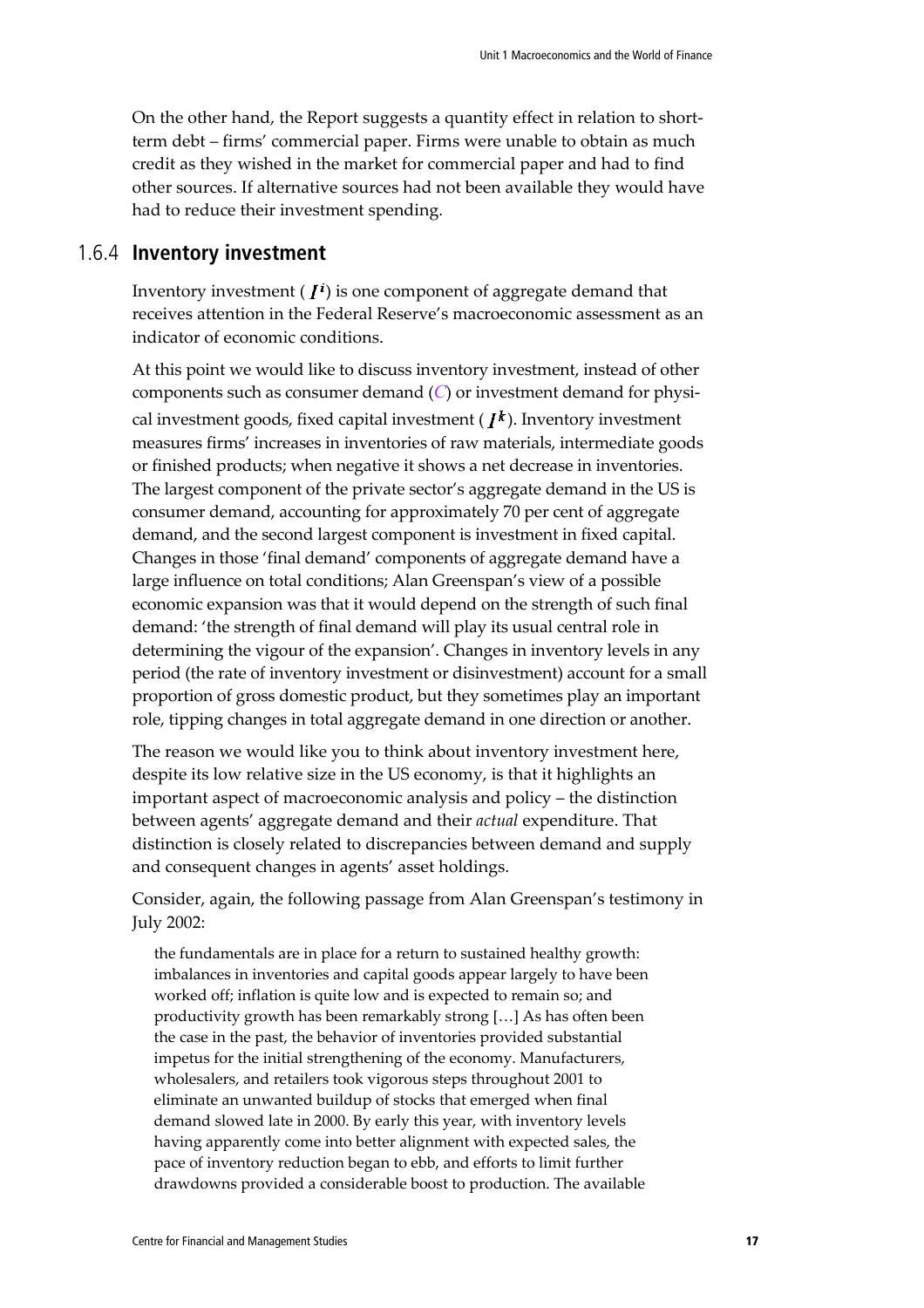evidence suggests that, in some sectors, liquidation may be giving way to a rebuilding of inventories. However, as inventories start to grow more in line with sales in coming quarters, the contribution of inventory investment to real GDP growth should lessen. As a result, the strength of final demand will play its usual central role in determining the vigor of the expansion.

In his analysis of how firms' demand for inventory goods to increase their inventories (inventory investment), or their negative demand (inventory disinvestment), affects total aggregate demand, Greenspan introduces a concept we have not considered yet. He noted that there had previously been an 'unwanted buildup of stocks' at the end of year 2000 because the 'final demand' components of aggregate demand had been low at that time.

The phenomenon of an 'unwanted buildup of stocks' compels us to reexamine the meaning of aggregate demand. We have to distinguish between agents' *desired* aggregate demand and *actual* aggregate demand. In previous sections we have implicitly assumed that the two are identical, but the inventory changes of late 2000 that Greenspan describes makes clear that a difference can exist, and the difference has real effects.

The level of investment in inventories – the increase in stocks – that firms desire is to be denoted by  $I^i$ , but the investment that they actually carry out is  $\hat{I}^i$ . An 'unwanted buildup of stocks' occurs when  $\hat{I}^i$  is higher than  $I^i$ . In those circumstances firms find themselves owning an increase in inventories they did not intend to own. Their 'unwanted buildup' is an increase in their assets just as much as their planned inventory accumulation is; therefore, it counts as 'actual investment in inventories'.

The distinction between desired and actual inventory investment carries through to aggregate demand as a whole. Previously we defined aggregate demand as:

$$
AD = C + I + G + (X - Z)
$$
  
= C + (I<sup>k</sup> + I<sup>i</sup>) + (G) + (X - Z)

Now we can define actual aggregate demand by replacing desired inventory investment with actual inventory investment:

$$
\text{Actual } AD = C + (I^k + \hat{I}^i) + (G) + (X - Z)
$$

In the case we are considering, actual aggregate demand (Actual *AD*) differs from desired aggregate demand (*AD*) to the extent that firms' actual inventory investment is different from their desired inventory investment.

We have been considering the case described by Greenspan where actual inventory investment is greater than firms' desired investment in stocks. It is worth reflecting on two puzzles:

• Could actual inventory investment be lower than desired inventory investment?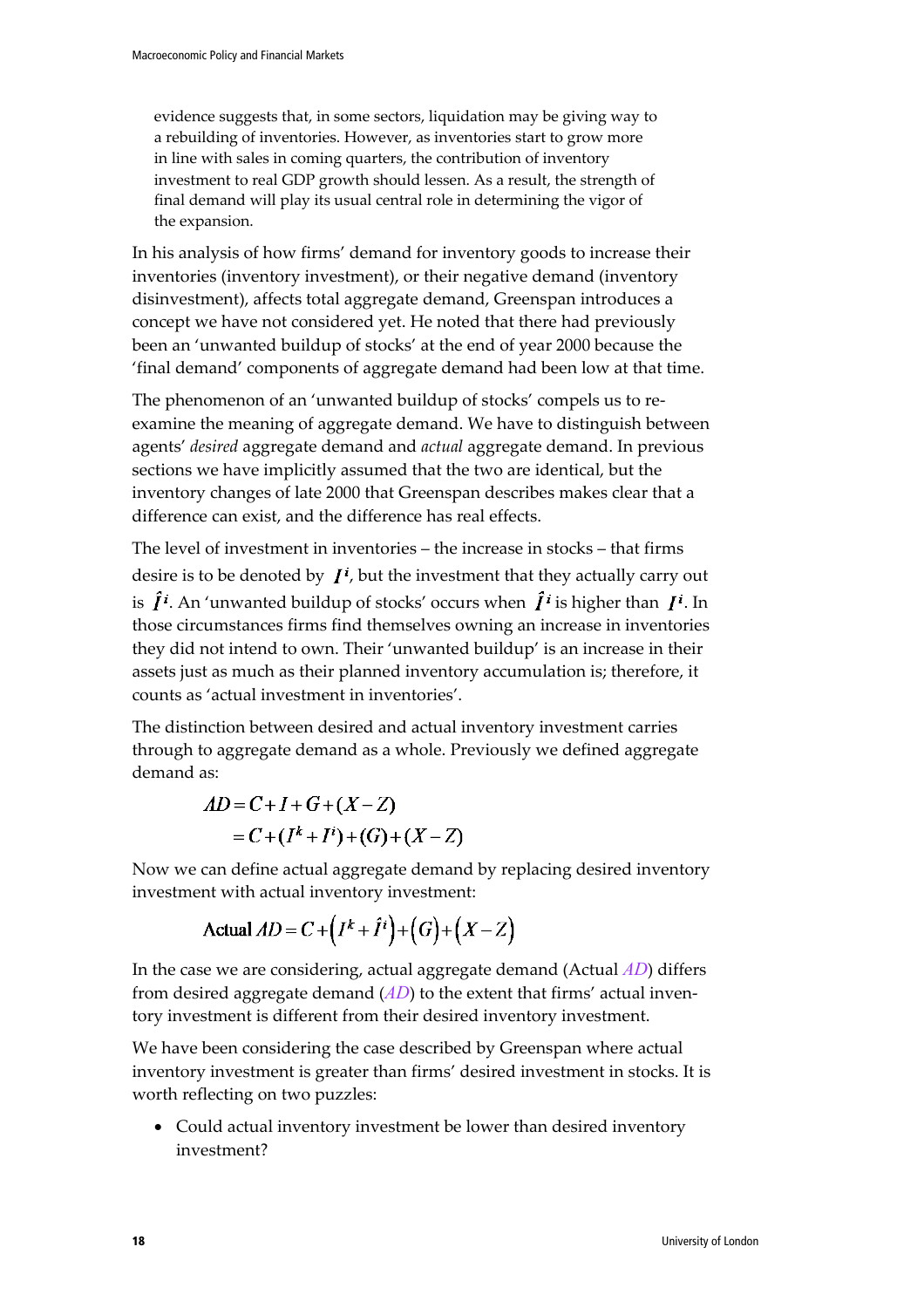• Could other elements of aggregate demand, such as consumer demand or investment in fixed capital, also show a difference between agents' desired and actual levels?

In any period an economy's Actual Aggregate Demand can differ from Aggregate Demand. That leads us to reflect again on the connection between aggregate demand, gross domestic product, and gross domestic income. In Section 1.4, you considered the fundamental national income equalities between aggregate demand, gross domestic product, and gross domestic income:

$$
AD = AS = Y
$$

Now that we know there can be a difference between *AD* and Actual *AD*, which is the appropriate measure of aggregate demand in the national income equalities? In fact, the equalities are only valid if we use actual aggregate demand:

#### Actual  $AD = AS = Y$

The intuition behind that idea is this. The value of new goods and services produced (*AS*) must yield an income for their producers (*Y*). That income is the value added in producing them and has two basic components – the rewards to labour, wages, and the rewards to capital, profits. The value of new goods and services produced must equal the value of expenditure on them *on condition that* we include all expenditure, including spending that was unintended.

In our example, that means we must include actual inventory investment, including the unintended component. If output in any period is greater than desired aggregate demand, producers cannot sell all the output they thought they could to willing customers. Therefore, they find they have unsold finished goods, or part-finished goods, or raw materials. In other words, they have actual growth of inventories higher than their desired inventory investment. Because that actual inventory investment is itself a component of actual aggregate demand, actual aggregate demand automatically equals aggregate supply.

Now, let us think about Alan Greenspan's discussion of the prospects for the US economy in 2002. Our detour to look at 'unintended inventory investment' was a long trip. But now it enables us to get a view of what effects, according to Alan Greenspan, resulted from the late 2000 'unwanted buildup of stocks'. In 2002 the Federal Reserve judged that the rise in unintended inventory investment ( $\hat{I}^i - I^i$ ) in late 2000 led firms to take action in 2001; they cut back on desired inventory investment in 2001, reducing  $I^i$  to negative levels in order to cut stocks back to a level that matched the desired ratio of inventories to expected sales. By mid-2002, it seemed that adjustment had occurred.

The overall picture painted by Greenspan is that at certain times a slowdown in aggregate demand can cause a rise in unintended inventory investment, which has a temporary effect on gross domestic product. Firms' subsequent efforts to reduce the unwanted stocks amplifies the reduction in aggregate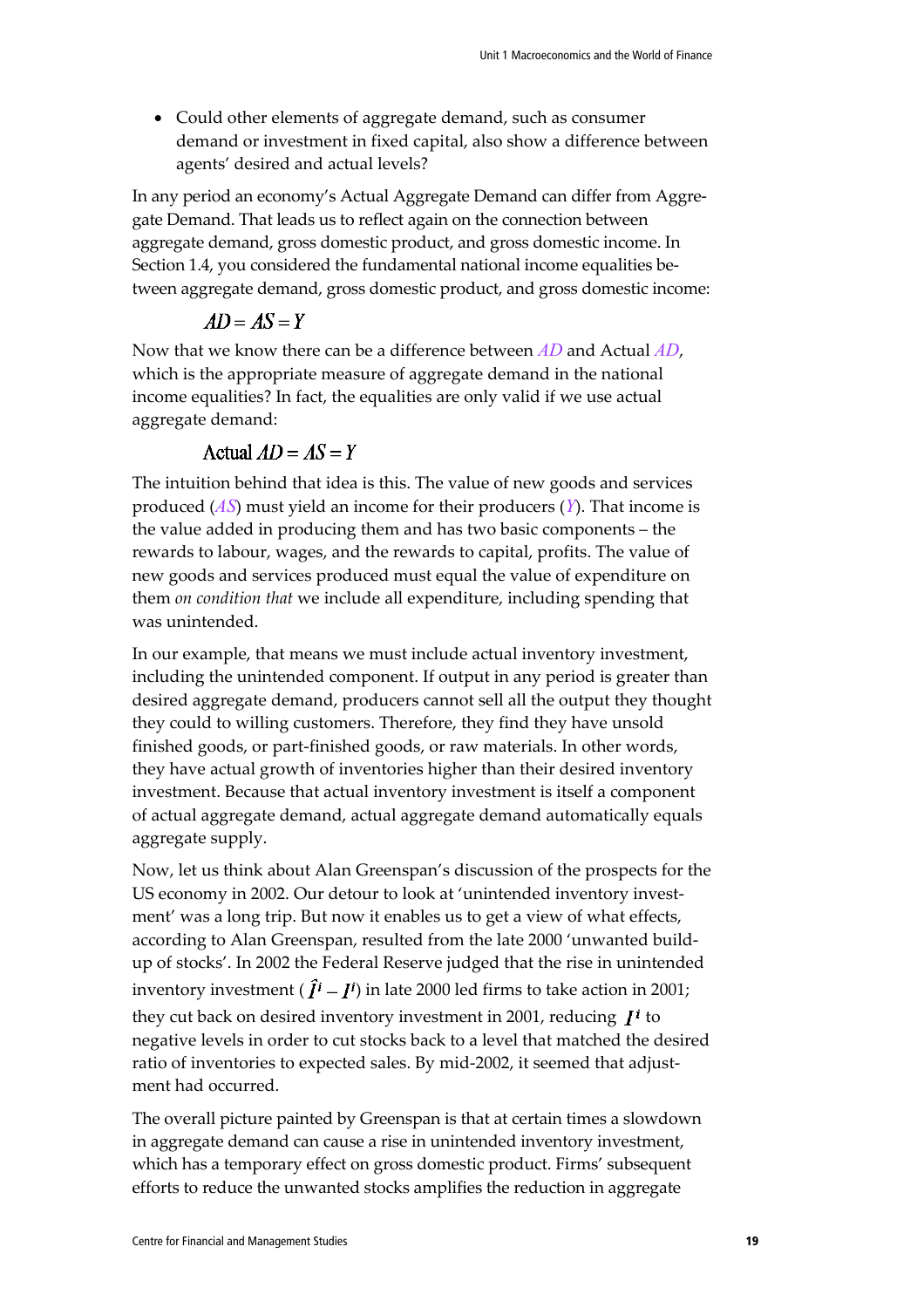demand by making desired inventory investment negative (a drawdown of inventories). But once that has been worked through, the basic determinants of aggregate demand – demand for consumer goods, investment fixed assets, and net exports – 'final demand' again comes to 'play its usual central role'.

## **1.7 Macroeconomics and Finance in Subsequent Units**

Macroeconomic developments in any country – such as the level and rate of change of GDP, the rate of unemployment, the balance of trade with other countries – depend to a large extent on the behaviour of two large economic aggregates, *saving* and *investment*.

Recall from Section 1.4 of this unit that the difference between GDP and aggregate saving is aggregate consumption expenditure. Therefore, saying that saving and investment are the major determinants of macroeconomic developments implies also that aggregate demand in the form of consumption and investment expenditure are crucial.

Now let us consider financial markets, including the markets for bonds, bank credit, and equities. In financial economics we see those markets and their institutions – the financial system – as located between savers and investors. Ultimately, the role of the financial system is to intermediate between savers and investors or, in other words, to act as a channel that enables savings to finance investment.

Since saving and investment are fundamental to both macroeconomics and financial markets they are fundamental to the links and interaction between macroeconomics and financial markets. In Unit 2 you will study saving, followed, in Unit 3, by studying investment.

The interaction of aggregate saving and investment generates macroeconomic fluctuations. Economies experience booms and slumps with associated fluctuations in inflation (or deflation), unemployment, and foreign trade and capital flows, and those movements interact with changes on financial markets. Monetary policy and fiscal policy attempt to moderate those macroeconomic fluctuations partly by influencing the aggregate saving (consumption) and investment of the private sector. Therefore in Unit 4 you will study monetary policy, building on the material in Units 2 and 3. In the following unit, Unit 5, we discuss fiscal policy.

Both monetary and fiscal policies have effects that work through financial markets. For example, central banks' use of their main instrument, an interest rate, requires them to operate in financial markets to influence rates. Similarly, fiscal policy affects the balance between government expenditure and tax receipts, and deficits have to be financed by government borrowing of various types. Consequently, fiscal policy, too, has a systematic influence on financial markets. The connections that monetary and fiscal policies have with financial markets are studied in Units 4 and 5.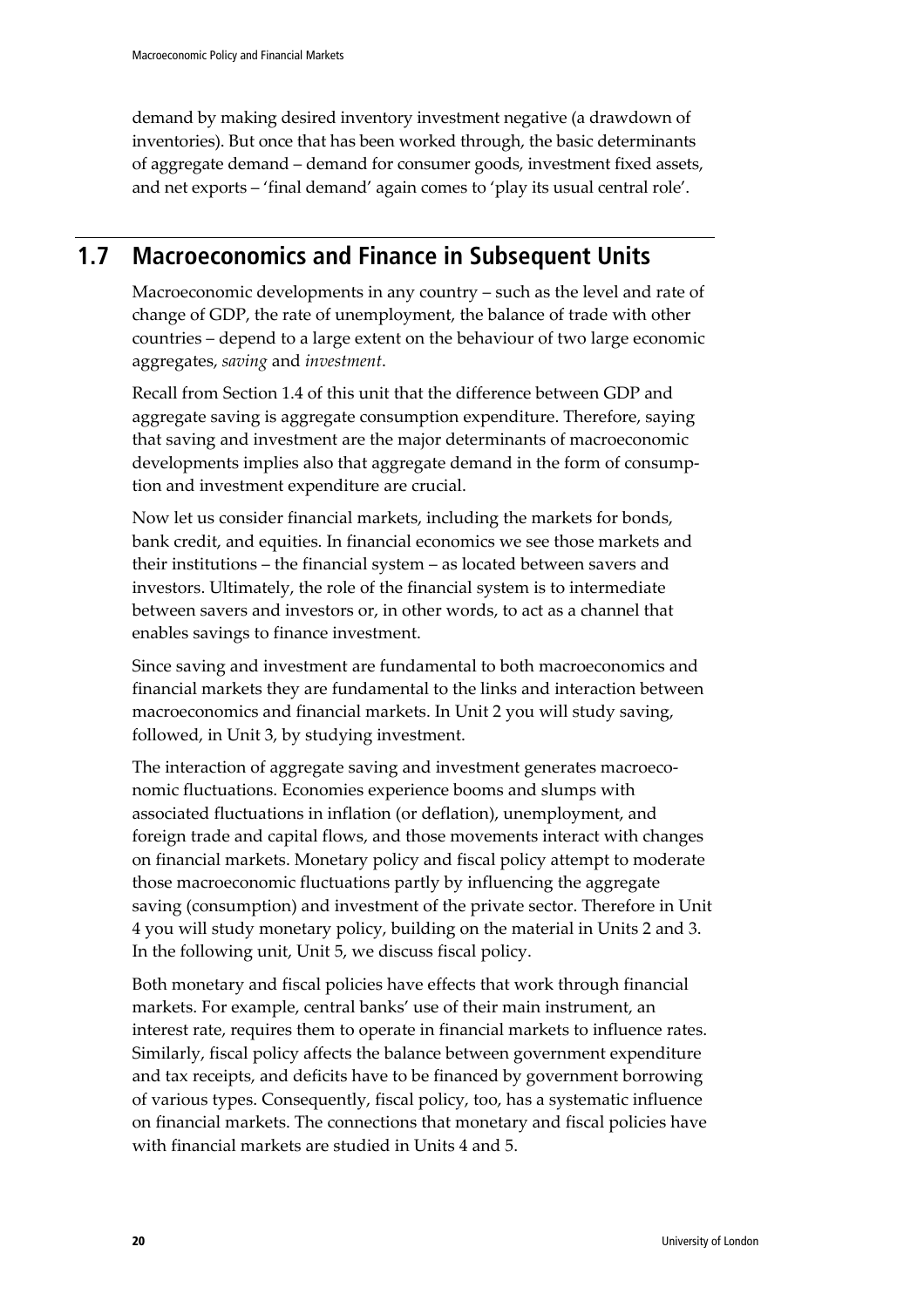A driving force behind financial markets in the real world and in theory is the expectations of dealers and of the firms and households that hold assets and issue securities. The effectiveness of macroeconomic policy, whether monetary policy or fiscal policy, depends on the private sector's expectations both in financial markets and in the markets where wages and goods prices are determined. In Unit 6 we consider the macroeconomic role of expectations, concentrating particularly on expectations of future inflation and interest rates.

In Units 7 and 8, we discuss the links between macroeconomics and international financial markets. The previous units have mainly dealt with macroeconomic relations within a country. We have abstracted from the international dimension although international financial phenomena dominate macroeconomic events in many economies, and at particular times. In the final quarter of the module we introduce the international dimension. Unit 7 enables you to study the interaction between exchange rates, determined in currency markets, and a country's international trade (exports and imports). In Unit 8 we focus on some principal aspects of the links between macroeconomics and international capital flows, cross-border investment by financial institutions and firms.

Your study of international aspects in Units 7 and 8 conclude this module. We hope that by the end of the module you will feel that you have studied some challenging ideas, that you have a deeper understanding of macroeconomic policy's interaction with financial markets, and that your new understanding also raises new and interesting questions in your mind.

### **References**

Board of Governors of the Federal Reserve System (2002) *Monetary Policy Report to the Congress,* July 16. Available from: <http://www.federalreserve.gov/boarddocs/hh/2002/july/FullReport.htm>

Fixler DJ and BT Grimm (2002) 'Reliability of GDP and related NIPA estimates'. *Bureau of Economic Analysis*, January. Available from: [http://www.bea.doc.gov/bea/ARTICLES/2002/01January/0102ReliableNIPAs](http://www.bea.doc.gov/bea/ARTICLES/2002/01January/0102ReliableNIPAs.pdf) [.pdf](http://www.bea.doc.gov/bea/ARTICLES/2002/01January/0102ReliableNIPAs.pdf)

IMF (2011) *World Economic Outlook Database*. [Online]. Available from: <https://www.imf.org/external/pubs/ft/weo/2011/02/weodata/index.aspx>

Miles D, A Scott and F Breedon (2012) *Macroeconomics: Understanding the Global Economy*. 3rd Edition. New York: Wiley.

Myers S and N Majluf (1984) 'Corporate financing and investment decisions when firms have information that investors do not have'. *Journal of Financial Economics*, 13 (2), 187–221.

Nordhaus WD (2002) 'An economist's view of the statistical state of the nation'. Testimony before the US Congress Joint Economic Committee, July 24. Available from: [http://www.econ.yale.edu/~nordhaus/](http://www.econ.yale.edu/%7Enordhaus/%E2%80%8Bhomepage/jec_072402_final.pdf) [homepage/jec\\_072402\\_final.pdf](http://www.econ.yale.edu/%7Enordhaus/%E2%80%8Bhomepage/jec_072402_final.pdf)